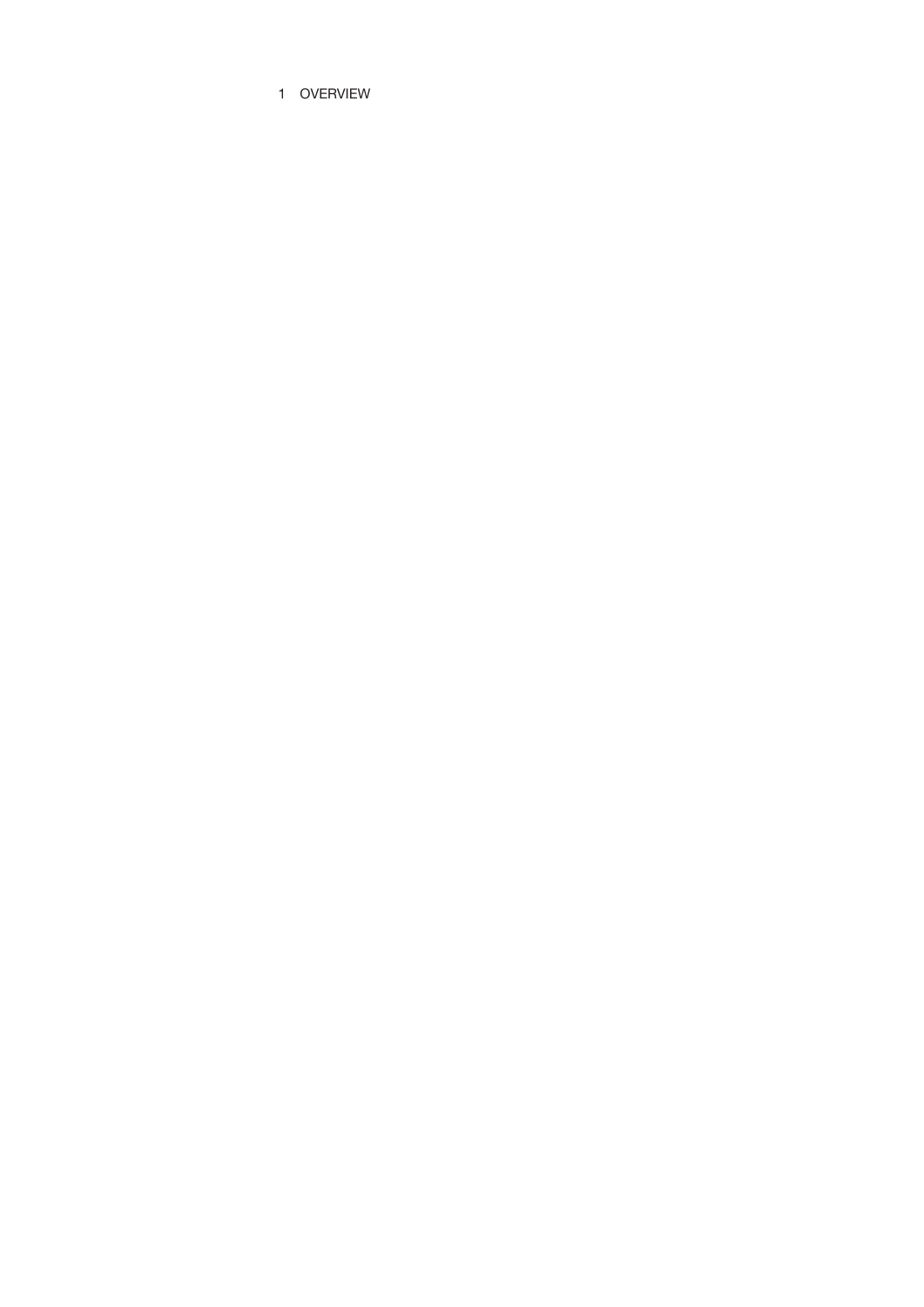# OVERVIEW

In 2010, and although GDP fell by 0.1 % over the year on average as a result of the carryover effects of the previous year's declines in output, the Spanish economy initiated a very sluggish and hesitant recovery amid the sovereign debt crisis in Europe. The situation created poses most considerable future challenges. These involve ensuring the success of the fiscal consolidation programme, the completion of the far-reaching restructuring and recapitalisation of the financial system, and the implementation of structural reforms enabling imbalances to be fully corrected and that would set the economy once more on a path of sustained long-term growth. 1 Introduction

# 2 The sovereign debt crisis

The world economy continues on the path of recovery initiated in 2009, against a background of rising inflation...

… with a marked divergence between the advanced and emerging economies, and considerable heterogeneity across the former

The economic policies adopted also showed divergences, both regarding monetary policy...

The ongoing recovery in the economy continued last year and in 2011 to date, accompanied by a progressive normalisation of the financial markets which, however, were not free from bouts of instability. Of particular note were the episodes on the euro area sovereign debt markets, which have posed the biggest challenge to the common European project since its creation. Inflation has been moving on a rising trend, despite starting from moderate levels in the case of the advanced economies. The acceleration in prices has been largely linked to the cost of commodities and, in the case of the emerging economies, to greater demand-side pressures, too. This tendency has been more evident since December, due to the sharp rise in oil prices resulting from the political instability in the North African and Middle Eastern countries.

The 5 % increase in world output in 2010, following the 0.6 % decline in 2009, encompasses very different growth rates across the various geographical regions. The emerging economies, which had been less affected by the financial crisis, picked up more rapidly, with a 7.2 % increase in GDP. This headway was largely domestic demand-led and began to be manifest in certain signs of overheating and inflationary pressures. The advanced economies, meanwhile, posted growth rates of around 3 %, largely underpinned by inventories and public-sector support to demand. That said, fragility persisted in certain sectors, such as the real estate and financial industries, and the labour market was lacklustre. Standard indicators continue to show a relatively wide output gap, which helps explain the contained course of core inflation. Yet within this group of economies there have also been significant differences. In particular, the recovery is moving at a slower pace in Europe, with GDP growth of 1.7 % in the euro area in 2010 and of 1.4 % in the United Kingdom, in contrast to the greater dynamism of the United States and Japan (2.9 % and 4 %, respectively; see Chart 1.1). Even within the euro area there were significant differences in economic activity across the Member States, with vigorous GDP growth in Germany and Finland and significant declines in Greece and Ireland.

Over the course of 2010 there was notable disparity in the economic policy stances applied, reflecting the differences in the cyclical position of the economies in question, the various constraints on their economic policies and the diversity in the assessment of the risks that expansionary measures entail. Regarding monetary policy, the United States adopted further unconventional stimulus measures based on enlarging the Federal Reserve's balance sheet by means of the direct purchase of – essentially government – securities. This quantitative easing strategy, set in train at the outset of the crisis, was added to with a further programme of staggered purchases for a value of \$600 billion (QE II) to combat deflationary risks and the signs of weakness that emerged in mid-2010. In the euro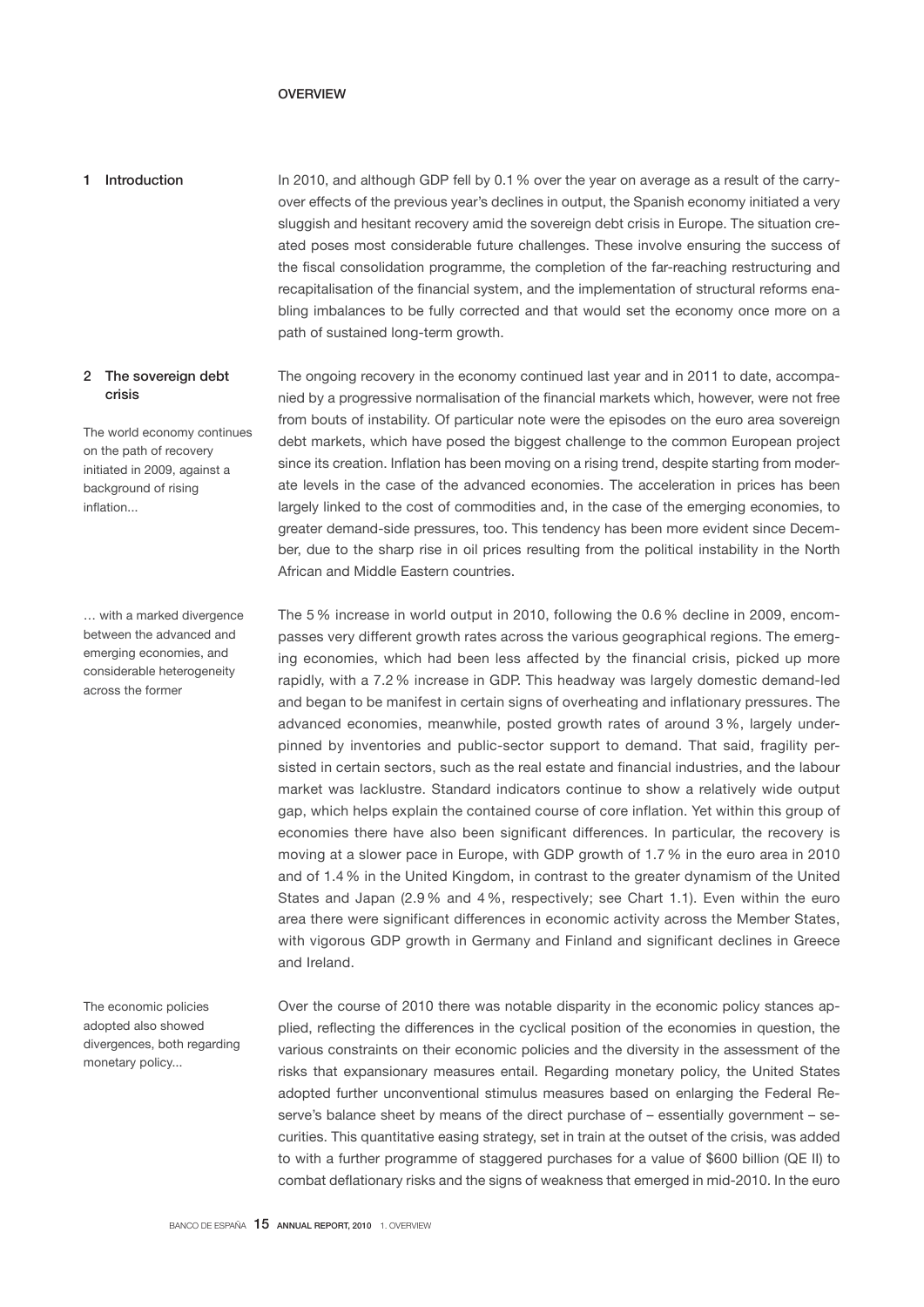#### GDP, PRIVATE CONSUMPTION, EMPLOYMENT AND GROSS FIXED CAPITAL FORMATION



PRIVATE CONSUMPTION



SOURCES: Eurostat and national statistics.

area, monetary policy remained accommodative, but no additional expansionary measures were implemented. Some of the exceptional measures adopted beforehand have gradually been withdrawn; however, given the major tensions on euro area sovereign debt markets, the Securities Market Programme was set up, centred on the purchase of the government bonds of the countries most affected by these tensions so as to preserve the efficiency of the monetary policy transmission mechanism. Conversely, among the emerging economies, adopting a contractionary stance prevailed in response to growing inflationary pressures, a stance which, in some cases, clashed with a reluctance to let the exchange rate float sufficiently freely.

The differences have proven particularly significant in the fiscal policy arena. In the United States and Japan, the continuing priority was to provide support mechanisms for the recovery, which took the form of new fiscal stimulus plans in both countries. The US budget deficit is thus expected to have stood at around 10 % of GDP at end-2010, with public debt close to 100 % of GDP. Conversely, both in the United Kingdom and in the euro area, vigorous fiscal consolidation processes were undertaken. In the case of the euro area, sovereign debt market tensions clearly put the focus on the risks inherent in a widespread situation of excessive deficits in the Member States, obliging members to take ambitious and swift corrective measures to quell investor doubts over the sustainability of public finances. These doubts, however, did not spread to economies such as the United States or the United Kingdom, despite the large scale of the deficit and public debt in both cases. … and, especially, fiscal policy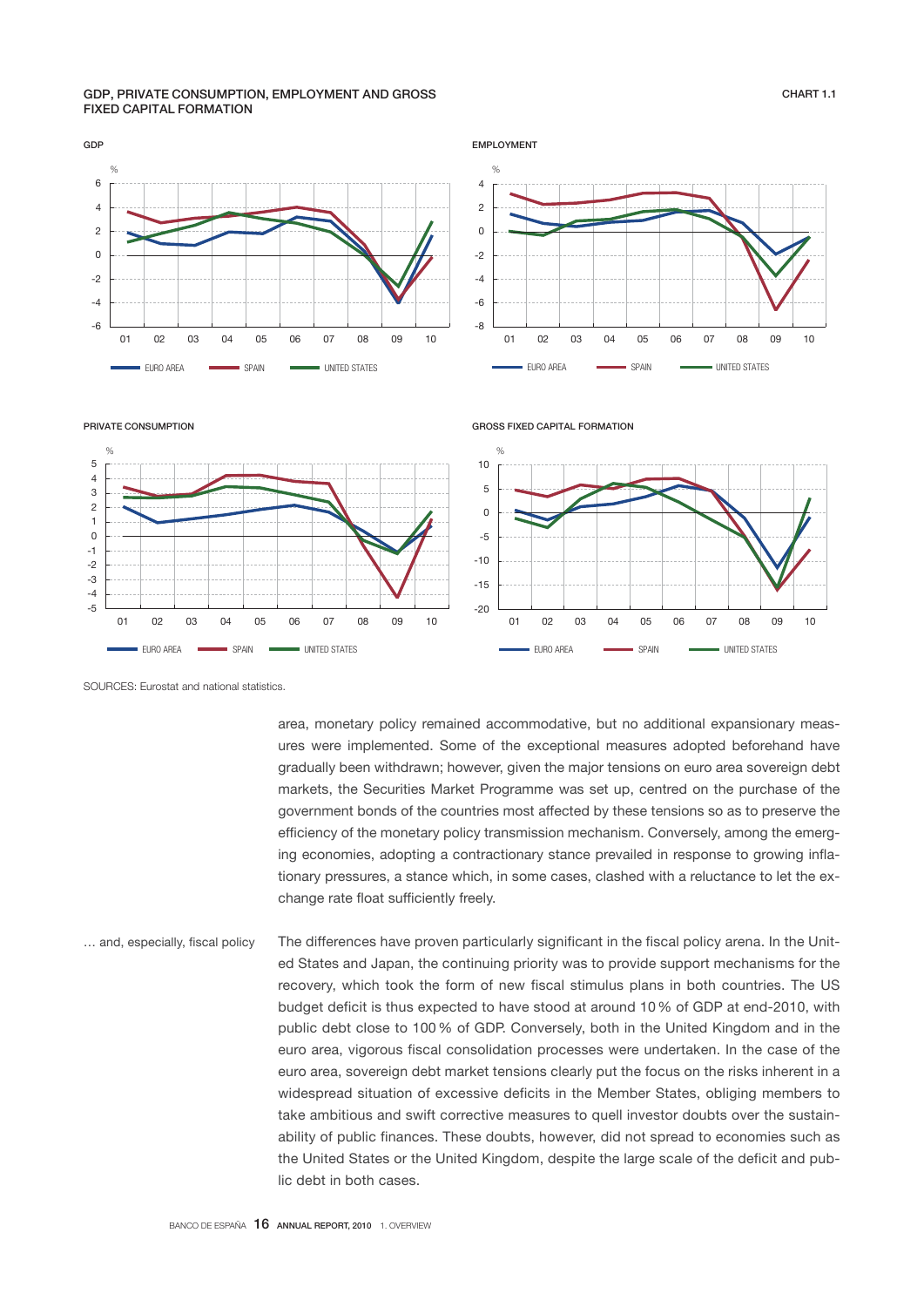The recovery is expected to continue at a moderate rate, against a background of greater inflationary pressures …

The projections available suggest a central scenario for the world economy in which growth will continue to firm over the next two years, at a slightly lower rate than in 2010 but on sounder foundations. This would come about essentially from the application of economic policies whose stance will, broadly, be more contractionary, though not so in the United States. The heterogeneity across geographical areas which characterised the behaviour of GDP last year would be maintained in this scenario.

It is also likely, according to these same projections, that inflationary pressures will increase over the current and the two following years. As in the case of growth, there will be a continuing duality between the emerging economies, where the risk of overheating is higher, and the advanced economies, for which price growth rates are anticipated that, in the absence of second-round effects associated with the rise in commodities costs, would be more contained, in a setting of rather lacklustre employment growth.

Significant risks surround this central scenario and, though they have tended to diminish, they continue to point to lower growth rates. Such risks include, primarily, those arising from the increase in oil prices, whose ultimate effects on inflation and activity will depend on how long the oil price holds at high levels and how it passes through to the prices of other goods and services, i.e. on the materialisation or not of the so-called indirect and second-round effects. Doubts about the soundness of public finances, the slowness of the return of real estate markets to a normal footing and high private-sector debt in some advanced economies might also check the recovery more than expected. The catastrophes in Japan, too, might have an impact on the world economy which, at present, is still difficult to assess. The pace and pattern of correction of the so-called "global imbalances" remain a source of uncertainty. Finally, as regards the necessary resizing of the financial sector and the restructuring of its regulatory frameworks, there has been progress. Yet the risks that may still arise from the behaviour of the international financial markets should not be underestimated. … not free from risks

There has been further headway in revising international financial regulation, so as to improve prevention and resilience in the face of potential future financial crises

Turning to financial regulation, where the need for far-reaching change became evident with the crisis, the global work led by the G20 has continued, with the Financial Stability Board playing a leading role. Mention should also be made of the recent Basel III Accord, which introduces new capital and liquidity requirements for banking systems. Together, they provide a common reference framework for the deep-seated reforms to national regulatory systems that are needed to correct the weaknesses revealed by the global crisis. The elements of this common framework include most notably enhanced transparency, closer monitoring of developments in the non-regulated financial system and tighter control of the systemic risks generated by financial institutions. This would be done by imposing greater countercyclical capital requirements, limits on the level of leverage and closer surveillance of remuneration arrangements so as to prevent these encouraging excessive risk-taking. Discussions also encompass other aspects such as taxes on financial activity or the establishment of appropriate mechanisms to manage and resolve potential bank crisis episodes. On the whole, this process has evidenced notable international coordination, which must be maintained in the future to ensure the success of the reforms.

Notwithstanding, the international financial markets remain subject to considerable tensions. And these are particularly visible in the euro area sovereign debt markets. Any further episodes of instability here might translate into a tightening of financial conditions that would have unfavourable consequences for corporate and household spending decisions in the economies affected. To properly gauge the scale of this risk, the fundamental reasons behind these tensions should be analysed in detail.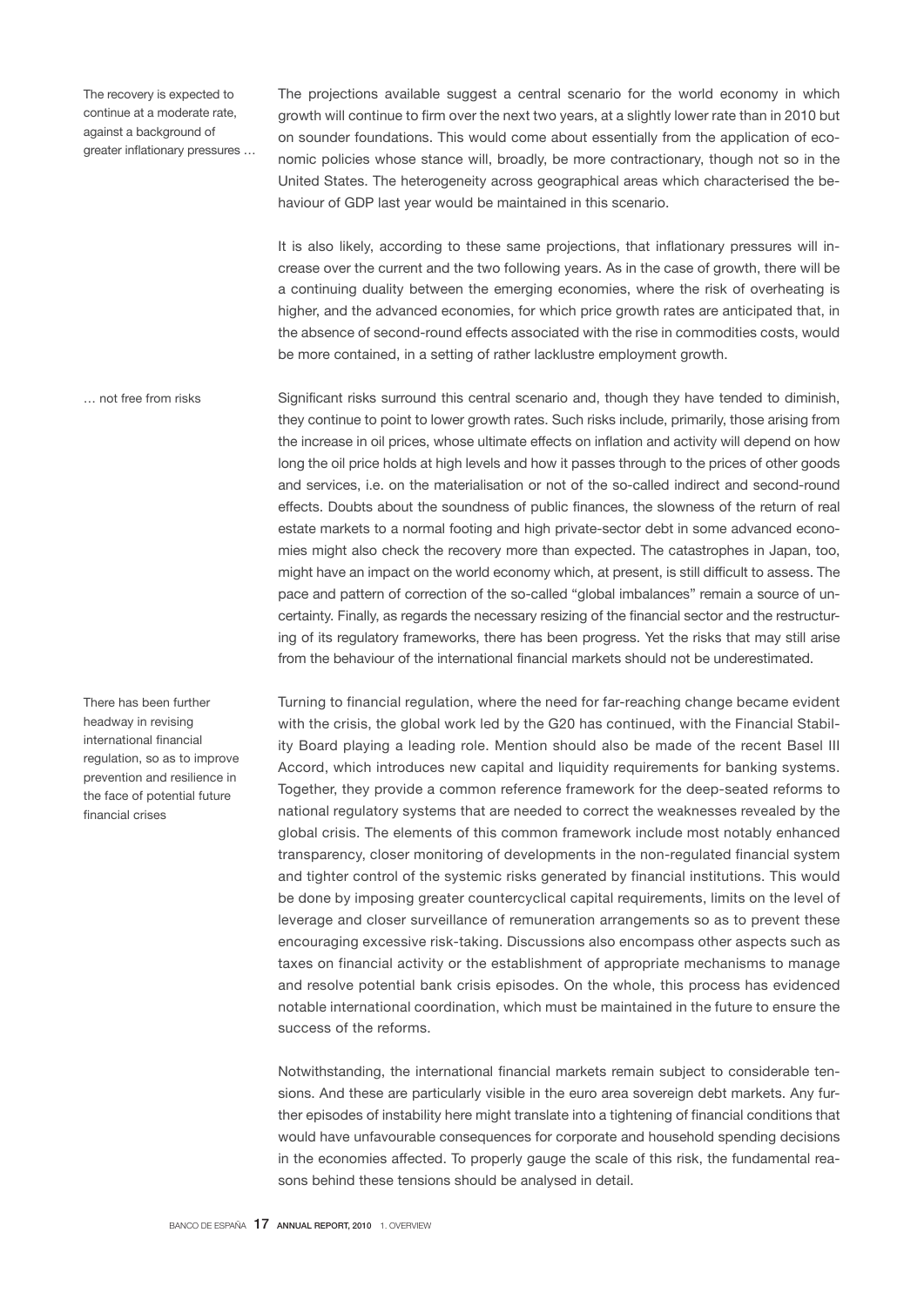The sovereign debt crisis in Europe began in Greece and spread rapidly to the whole of the area

Tensions in the euro area sovereign debt markets began to brew in late 2009 as a result of investors' growing doubts about Greek public finances. The instability spread initially to the sovereign debt of those economies already perceived to be prone to greater vulnerability. Such perceptions were based on their fiscal position (whether because of the high level of debt or deficit, or because of the pace at which either of these variables was deteriorating), the fragilities in their financial system and the presence of relatively weak foundations for sustaining economic growth. But the problems also reached stock and foreign exchange markets and gave rise to a progressive loss of confidence by international investors which ultimately fed through to bank wholesale funding markets, causing serious liquidity problems to some institutions. As a result, the stability of the financial system of the area as a whole was affected, revealing the tight links between institutions and financial markets within the euro area.

The reluctance of the Greek authorities to request financial support and the doubts expressed by European governments and authorities over the substance and form of any such support were a breeding ground for heightening tensions, which reached a critical point in May. That month saw the approval, finally, of a financial support package for Greece worth €110 billion, strictly conditional upon the Greek authorities adopting an ambitious economic adjustment programme. The funds were contributed by the euro area governments and by the International Monetary Fund. It befell the European Commission and the IMF, in collaboration with the ECB, to supervise compliance with the terms of the agreement. To curb the growing contagion of the tensions, the European Financial Stability Facility was instituted to run to 2013 and be capable of mobilising, along with the EC (through the European Financial Stability Mechanism) and the IMF, funds worth up to €750 billion to provide financial assistance in similar cases and under conditions that could also be equated to those of the Greek programme.

These decisions contributed to easing tensions, as did too the publication in July of the results of the banking stress tests conducted under coordination across Europe, which offered a picture of banking system stability. However, over the summer and autumn a new source of tension arose, centred this time on the ongoing deterioration of the position of Irish banks and on the consequences of the situation for Irish public finances. Once again, following an initial phase of some reluctance, the Irish authorities finally and formerly requested financial assistance. Their request was approved and took the form of a conditional programme, like that for Greece, worth €85 billion. In April 2011, Portugal joined the group of countries having to request financial assistance in light of its government's difficulty in carrying out the adjustment and reform plans needed and of the worsening of financial market conditions. On 16 May Ecofin approved the related aid programme. Weeks later, the continuing high sovereign spreads in Greece and the worse-than-expected behaviour of its main macroeconomic variables led to investor nervousness about Greece's ability to return to the markets for funding in 2012, as envisaged in the financial assistance programme. Since the Greek authorities and governments of the rest of the euro area were unable to promptly define the strategy to pursue in light of this eventuality, tensions heightened, fuelled by untimely debates about how realistic certain traumatic scenarios were.

...and they made it necessary to change with relative urgency the fiscal policy stance across the entire area

The Irish financial system crisis fanned tensions anew, as did the difficulties in adopting the necessary economic measures in Portugal and concerns over the Greek Treasury's ability to return to the market in 2012 as

planned...

In all three cases, the macroeconomic adjustment packages on which financial support was conditional envisaged ambitious fiscal consolidation programmes geared to restoring the soundness of public finances and thereby restoring investor confidence. In the rest of the area, the tensions experienced on the sovereign debt markets exerted the same effect.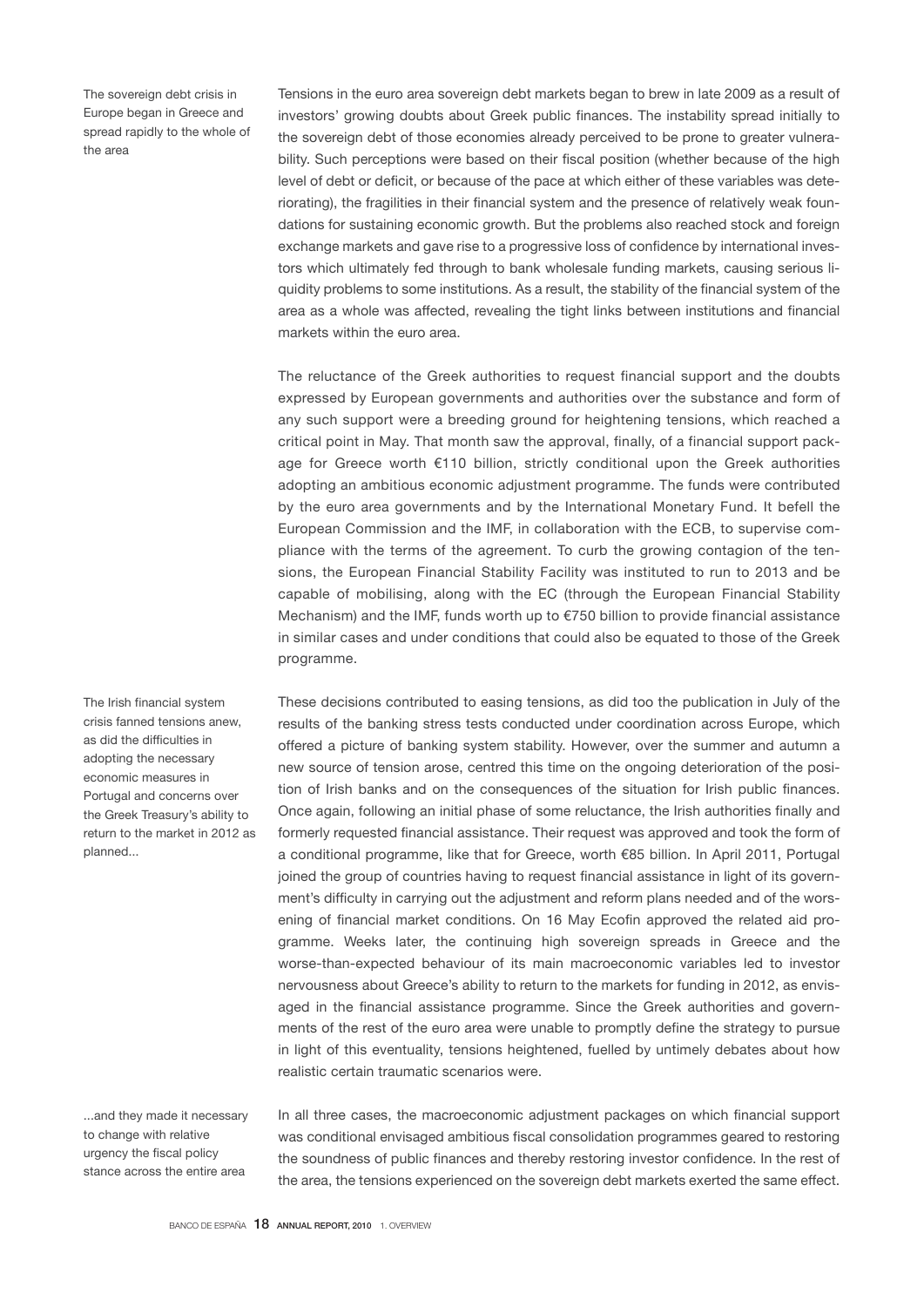Fiscal consolidation plans were brought forward and stepped up notably in Spain, with structural reforms being introduced at the same time. In Italy, Germany and other economies in the area, austerity programmes were likewise finalised with a view to their application as from 2011. The sovereign debt crisis prompted not only a need to abandon the expansionary approach with which fiscal policy had responded in Europe to the initial wave of the international financial crisis, but also some urgency to reverse it. The traditional positive effects on growth of an expansionary fiscal policy (Keynesian effects) were exhausted and were rapidly replaced by others that operate to the detriment of activity. These are associated with the increases in long-term interest rates that occur when investors perceive a deterioration in the soundness of public finances and which ultimately prompt a fall-off in private spending (Ricardian effects).

The euro area sovereign debt crisis is essentially the result of a series of imbalances and mismatches built up in the economies of certain Member States and their sudden emergence and worsening as a result of the global economic and financial crisis. With differing degrees of influence in each case, these imbalances include most notably the continuous losses in the competitiveness of some economies; the excessive size of the financial sector and its excessive accumulation of risks, in other countries; and the high levels of private debt prompted, in certain cases, by an expansionary single monetary policy stance insufficiently offset by the action of the other strands of economic policy in the hands of national authorities. Before the crisis, several Member States had high levels of public debt, accentuated on occasions by the existence of contingent public liabilities linked to the progressive ageing of the population or to the potential need to undertake banking system restructuring. The marked deterioration in budget deficits resulting from the operation of the automatic stabilisers and from the application of discretionary expansionary measures, the loss of extraordinary income linked to certain sectors such as the real estate and financial industries, and the influence of the support programs to financial institutions which it proved necessary to implement in some countries also contributed to undermining market confidence in the soundness of public finances. A further factor weakening confidence lay in growth prospects, weighed down by relatively unfavourable productivity and potential growth developments. As is known, the financial markets have a tendency to overreact to news, whereby it is likely that, in this episode too, investors' response may have been excessive in some cases. But that should not mask the real scope of the problems that have emerged.

The build-up of these imbalances without any mechanism in place to warn about their potential risks and their possible effects on the area also reveals the existence of weaknesses in the euro area's non-monetary economic policy coordination and surveillance mechanisms, which have acted as amplifiers of the tensions. The sovereign debt crisis has highlighted not only the limitations of the Stability and Growth Pact (SGP) and of national fiscal frameworks in promoting a sufficient degree of fiscal discipline, but also the inadequate attention to the accumulation of macroeconomic imbalances that are not necessarily fiscal in nature, as mentioned in the previous paragraph. Further, the scale of the tensions, their contagiousness and their interrelatedness with the thrust of the discussions on how to address economic governance in the area are by no means unrelated to the absence of powerful formal mechanisms to resolve situations such as those experienced by Greece, Ireland and Portugal, and to the difficulties involved in setting such mechanisms in place amid a crisis.

The tensions on financial markets also influenced the decisions of the ECB…

… whose effects were exacerbated as a result of a series of weaknesses in the structural design of economic governance in the area

> The tensions on financial markets and, in particular, those created by the increase in sovereign risk, affected the monetary policy transmission mechanism and obliged the ECB to take measures supplementing those it had already adopted in response to the crisis. More spe-

The primary and principal source of the sovereign debt crisis lies in the major imbalances built up in certain Member States…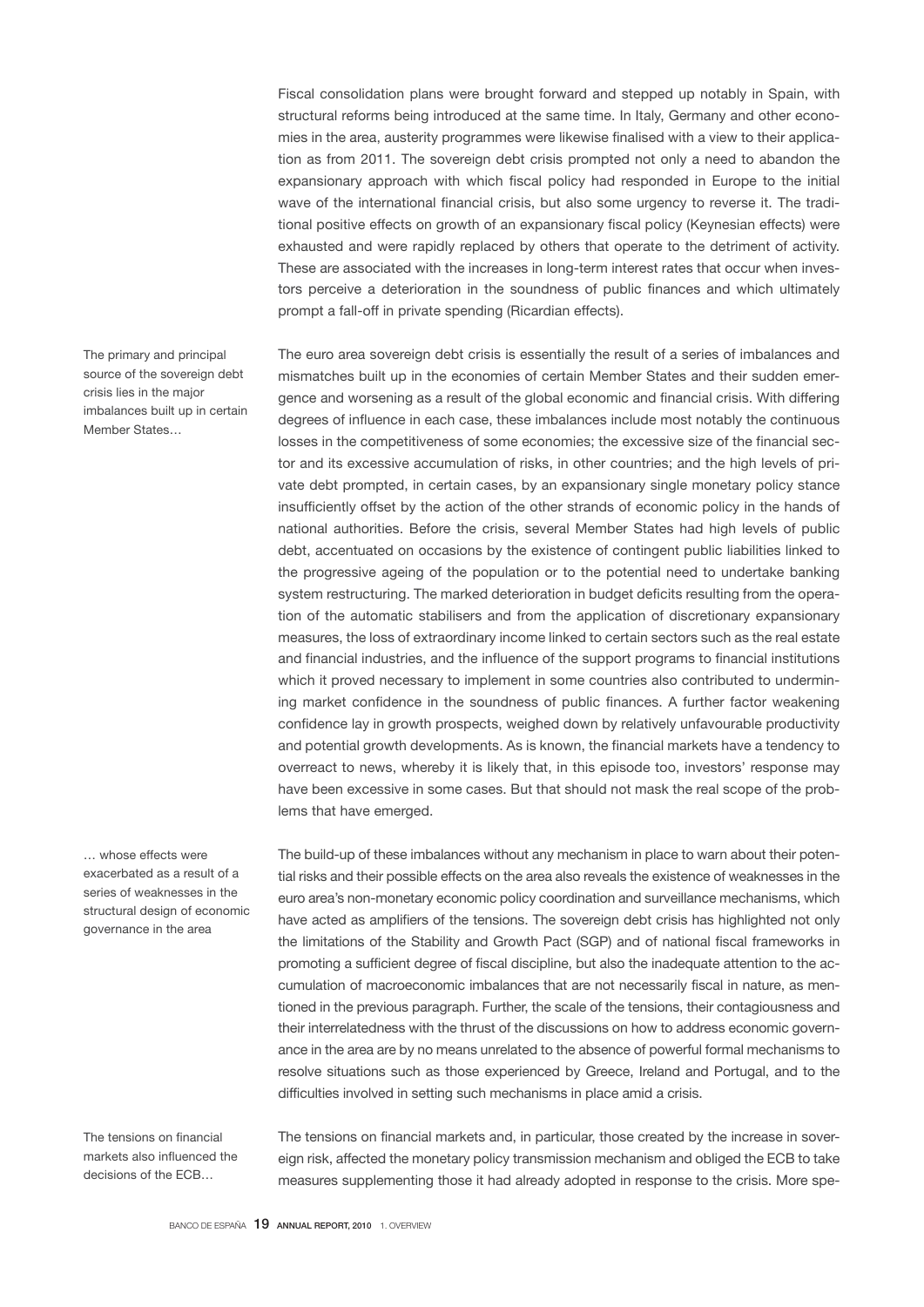cifically, the absence of medium-term inflationary pressures meant that the ECB Governing Council was able in 2010 to retain its expansionary monetary policy stance in the euro area, holding official interest rates unchanged at the minimum level of 1 %. However, to ensure the effective transmission of its decisions, the Eurosystem continued to apply credit support measures, concentrated mainly in the ample provision of liquidity. In addition, the strong tensions on some public debt markets led to the Securities Market Programme being implemented. During the year, nonetheless, the covered bonds purchase programme expired, and repayment fell due of the special longer-term loan operations that had been introduced at the critical points of the international financial crisis. Accordingly, a sizeable portion of the excess liquidity was reabsorbed without giving rise to tensions on interbank markets, which shows how the progressive normalisation of these markets continued apace last year.

In the immediate future, euro area monetary policy will be at a complex juncture that poses significant challenges. The gradual withdrawal of the exceptional measures in place should be carefully calibrated to avoid interfering in the normalisation of financial markets while preventing, too, the maintenance of the measures for too long from reducing the effectiveness of monetary policy, detracting from the ECB's credibility, distorting the relative prices of assets and delaying the reforms needed in certain segments of the European banking sector. At the same time, the rise in commodities prices and the difficulties of assessing their medium-term trajectory are a further complication. This may hamper the adjustment of the monetary policy stance to a scenario in which the consequent risks of indirect and second-round effects that might endanger continuing price stability combine with a slow rate of recovery and, therefore, the slow closure of the output gap, and with a still-uncertain situation on financial markets. Against this background, the ECB Governing Council decided at its April 2011 meeting to raise official rates by 25 bp.

The challenges for the other European institutions are likewise significant. First, they must successfully overhaul the euro area's economic policy coordination and surveillance mechanisms. As explained in greater detail in Chapter 4 of this Report, the reform targets greater and more effective coordination of national policies, which should move within agreed limits and which will be subject to mutual, rigorous and effective surveillance. The recommendations of the so-called "Van Rompuy Working Group" were, along with the attendant EC proposals, the first steps of a process that should conclude this summer. The measures being considered may be classified under three major headings: those aimed at ensuring greater fiscal discipline, through the strengthening of the SGP; those geared to introducing a new mechanism for monitoring macroeconomic imbalances and competitiveness; and the design of a permanent crisis-management mechanism. Under no circumstances are changes that might require an amendment of fundamental aspects of the EU Treaty envisaged, thereby avoiding the risk of an unwanted stretching out of the reform.

As part of the reform programme, the EC published in early 2011 the first Annual Growth Report, thus inaugurating the "European Semester" of economic policy coordination. For the first time, the Member States and the Commission will jointly analyse the risks to macroeconomic stability, headway in fiscal consolidation, and the structural reforms and other necessary measures for promoting growth. The European Council's recommendations should be taken into account in preparing the national budgets for 2012 and in the implementation of other national economic policies. Along the same lines, the new "Europe 2020" strategy, aimed at increasing European growth potential, has entailed introduction of a series of emblematic initiatives at the European level, geared to supporting member countries' reform drives. January 2011 saw the start of the European Semester

… which faces the challenge of bringing financial conditions back onto a normal footing against a background of inflationary risks, slow recovery and tensions on debt markets

The European institutions likewise face the need to reform economic governance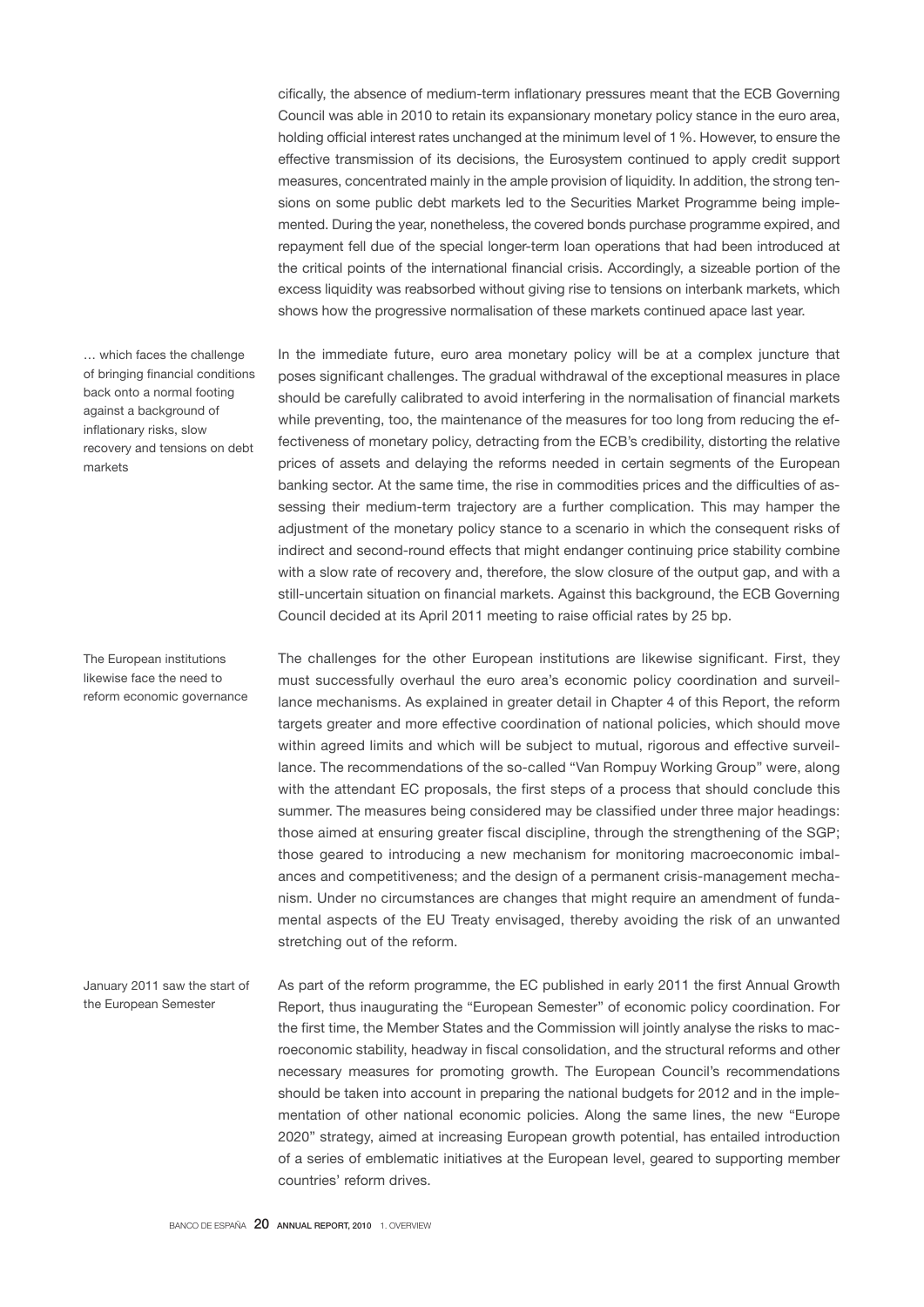The governance reforms must be commensurate with the challenges facing the EU, and due attention should be given to the problems the situation in Ireland, Portugal and Greece may pose in the short term

The success of these reforms and their degree of ambition will determine whether the new governance framework is indeed able to withstand the challenges facing the EU. The sovereign debt crisis has highlighted the need to strengthen the European institutional framework and, particularly in the case of the euro area, to attune it to the high degree of integration and economic interdependence attained among its members. A sufficient degree of automaticity and reasonably restrained implementation schedules both for procedures and, where appropriate, for sanctions, will help ensure that the sound working of the mechanisms does not depend on national governments' willingness to meet the commitments entered into.

In this respect, the European Summit on 24-25 March 2011 gave fresh impetus to the legislative reform process that will underpin the new framework for the prevention and correction of fiscal (i.e. a strengthened SGP) and non-fiscal (the creation of the excessive imbalance procedure) imbalances. The Summit also laid down the core principles for a new, permanent crisis management and resolution mechanism that will come into force from 2013 (the European Stability Mechanism), and it approved the "Euro Plus Pact", which enshrines the Member States' political commitment to adopt measures aimed at improving competitiveness, increasing employment, ensuring the sustainability of public finances and reinforcing financial stability in the area. However, more immediately ahead, the situation in Ireland, Portugal and, especially, Greece poses a challenge whose scale should not be underestimated. The transition to this new, reinforced European governance framework is taking place amid the harshest crisis the euro has faced since its creation. If this complex situation is not tackled with the resolve required to overcome it conclusively, the common European project might undergo a setback whose consequences are difficult to foresee and which would jeopardise the success of the efforts made to date.

Another of the structural shortcomings highlighted by the crisis is the absence of macroprudential and eminently pre-emptive economic policies aimed at ensuring the stability of the financial system as a whole and at minimising the effects of instability on the real economy. A consensus has been built around the need to develop a set of early-warning instruments to detect the potential build-up of macroeconomic and financial imbalances capable of leading to large-scale financial crises. The development of macroprudential policy is being addressed through a number of national and international initiatives. These include most notably, within the EU, the institution of the European Systemic Risk Board (ESRB) which, along with the three new European supervisory authorities with a microprudential remit for the banking, securities and insurance sectors, comprise the new European supervisory architecture (the European Financial Supervision System).

At the level of the Member States, the challenges entail fulfilling the fiscal consolidation measures…

The European Systemic Risk Board has also started operating in 2011

… and adopting the structural reforms needed to promote potential growth and

The success of the action undertaken at the European level will hinge crucially on whether it is complemented by the measures adopted at the level of the Member States. As regards public finances, the euro area governments have formally undertaken to adopt all the measures needed to meet the fiscal targets envisaged under the excessive deficit procedures. Some countries have adopted additional commitments to speed through the fiscal consolidation foreseen under these procedures and to provide greater guarantees as to the sustainability of their public finances. Such progress towards laying the foundations for a prudent fiscal policy that ultimately provides for the return to a path of balanced and sustainable growth is crucial at the current juncture.

Now the limits of expansionary demand policies have been reached, structural reforms aimed at increasing the responsiveness of economies to shocks, at making them more flexible and at raising, in the medium term, growth potential and the capacity to achieve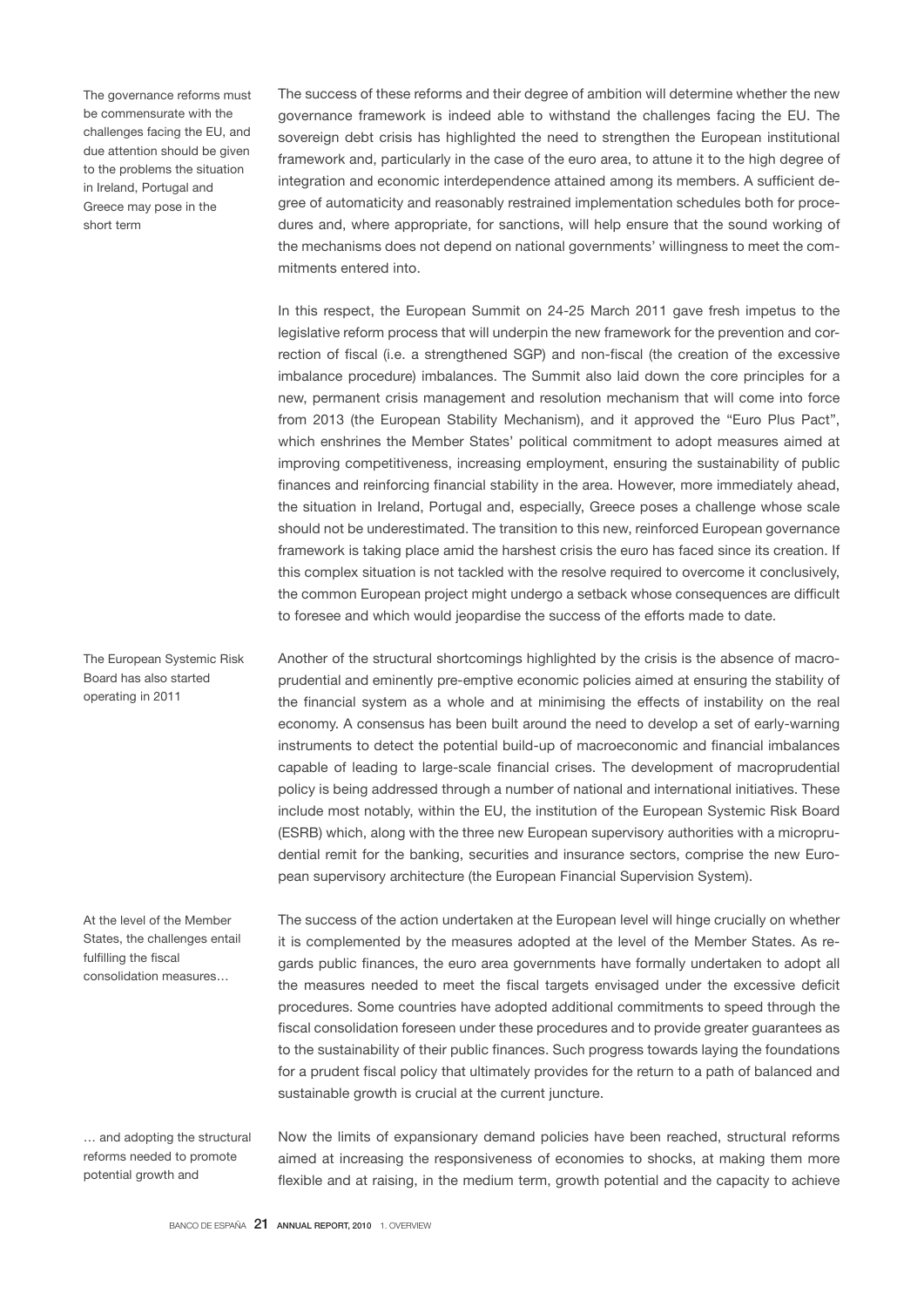employment, along with the restructuring of national financial systems and the reform of their regulatory frameworks

# 3 The Spanish economy in the face of the sovereign debt crisis

The sovereign debt crisis had a forceful impact on the Spanish economy…

… owing to underlying factors that placed our economy in a position of vulnerability

full employment of productive resources should be the chief priority of economic policy action. Along these lines, the Europe 2020 strategy offers a coherent framework to Member States for implementing a co-ordinated and comprehensive programme of structural reforms, which are vital to boost European growth. Finally, it is important that the ongoing restructuring, resizing and recapitalisation of the crisis-hit European banking systems should be satisfactorily concluded. Along with the above-mentioned global regulatory reforms, these should serve to entrench a sound financial system capable of contributing effectively to economic growth through the efficient intermediation of financial flows.

The financial tensions that rocked European markets from May forcefully impacted the Spanish economy. The main channel of transmission was the diminished confidence of the markets, which was quite acute at certain points in the year, coinciding with the bouts of maximum tension in Greece and Ireland. In an economy like Spain's that is strongly dependent on external saving, these episodes translated into a tightening of lending standards, markedly so for the Treasury and credit institutions. Spain's sovereign debt spread against the German benchmark was subjected to various bouts of pressure which saw it widen to close to 300 bp at the most critical points. Difficulties spread also to the banking sector, which for many months found access to the wholesale markets substantially blocked. And this, temporarily, significantly increased Spanish banks' recourse to the Eurosystem.

As in the case of the other euro area countries, the tensions involved an element of overreaction by investors. But it would be mistaken to dismiss the importance of the problems underlying these tensions. The aforementioned weaknesses of the European institutional framework and the doubts generated about the commitment of European governments in general, and of Spain in particular, to tackle structural problems and deteriorating public finances also played a key role in the initial stages of this latest round of financial instability.

The vulnerabilities that had emerged further to the crisis seriously increased the Spanish economy's exposure to this type of turbulence, at a particularly delicate juncture. The crisis had given rise to a rapid deterioration in public finances, manifest not only in a very high budget deficit level, up to 11.1 % of GDP in 2009 from a surplus of 1.9 % two years earlier, but also in the swift rise in the public debt ratio, despite the fact that general government debt remained far lower than that of other European economies facing similar pressures. Moreover, the surge in the unemployment rate, as a consequence of the depth of the recession in Spain but also of labour market dysfunctionalities, raised doubts about the possibility of reversing the course of public spending in the absence of reforms conducive to reducing unemployment and boosting growth.

During the upturn prior to the crisis, Spain had become very dependent on external financing, a situation that persisted – albeit to a lesser extent in 2010 – and which increased the economy's vulnerability to episodes involving a loss of confidence. These episodes hampered access to the external financing that had been routed through credit institutions, whose role was seriously diminished by the doubts over specific segments of the banking industry, related to the scope of the impact of real estate asset impairment on the soundness of their financial position. Lastly, high household and corporate debt and the cumulative losses in competitiveness, the result of spending excesses during the upturn, were perceived by investors as a check on the recovery of expenditure, whereby the uncertainty spread also to the economy's growth capacity, once the real estate excesses had been corrected.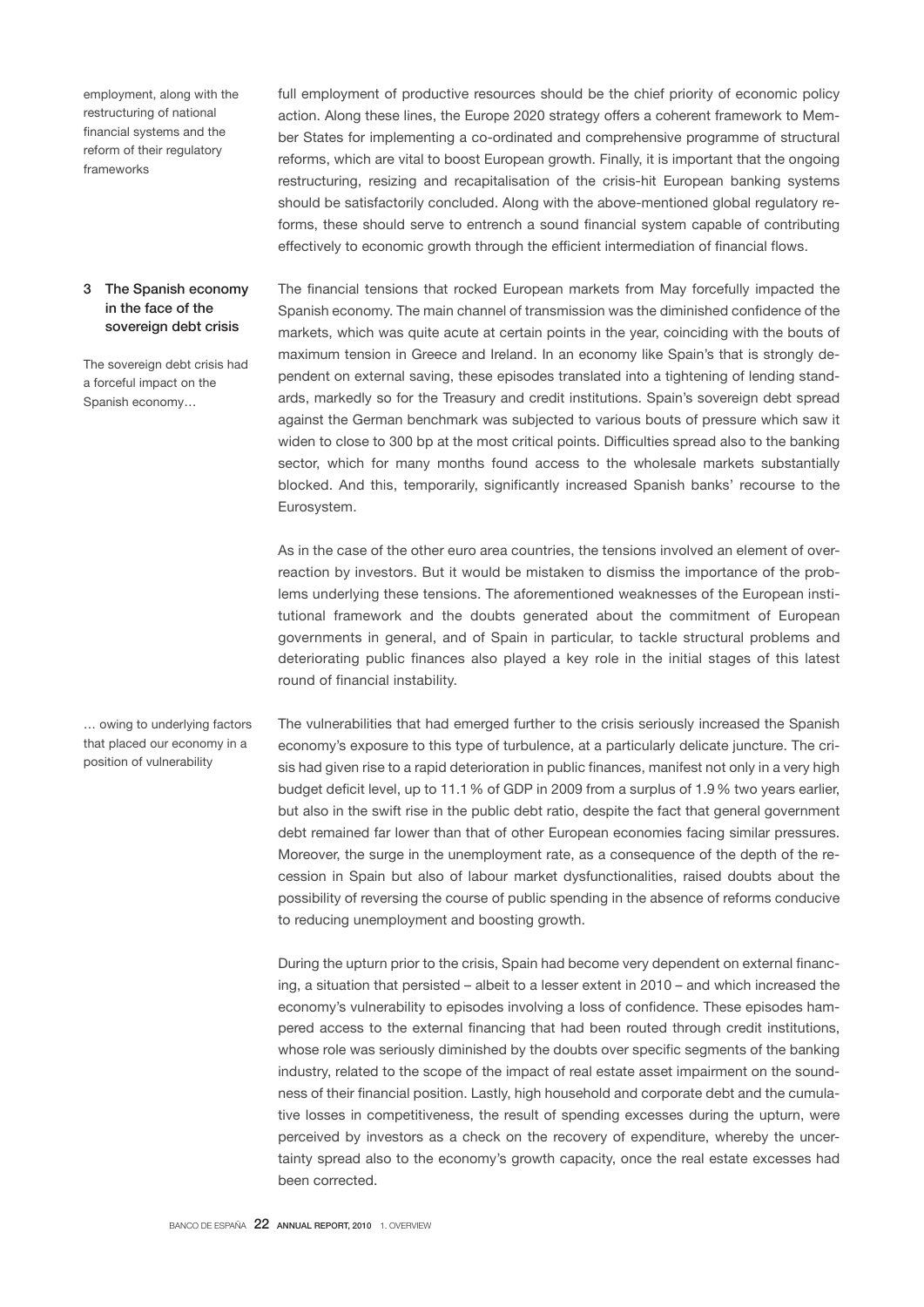As the fiscal crisis unfolded, some of these vulnerabilities elicited parallels – in many cases unfounded – with the experiences of the Greek and Irish economies, which had to resort to external financial support conditional upon harsh adjustment programmes overseen by the IMF and the European institutions. The labelling of certain countries on the basis solely of the nature of their difficulties, as opposed to the actual scale and potential scope of such difficulties, has been a further factor amplifying the market tensions that have affected the Spanish economy. These financial strains hampered the ongoing adjustment and resizing of the financial system, eroded the confidence of households and firms, which had embarked on a process of slow deleveraging, and further checked the pick-up in private spending.

Economic policy reacted with an abrupt shift in stance in the required direction, which had a key bearing on the course of spending and on macroeconomic developments in Spain during the period analysed in this report. Given the source of the tensions, it was vital to

# 4 The adjustment and re-balancing of the Spanish economy, and the turnaround in economic policy

The sovereign debt crisis prompted an abrupt turnaround in the economic policy stance

dispel doubts over the trajectory of public finances through a demanding fiscal adjustment plan that would ensure compliance with the goals of the Stability Programme for the 2010- 2013 period. In parallel, there was clearly a compelling need to tackle the labour market shortcomings that were hampering the absorption of unemployment and the adjustment to the economy, through the reform of some of the institutional determinants of the labour market. Lastly, in the financial arena, bank restructuring was speeded up, a far-reaching reform of the regulation of savings banks was set in train (providing, inter alia, for the transfer of their financial activity to newly created institutions structured in the form of banks and encouraging the entry of private capital into the sector), unprecedented transparency measures were taken and capital requirements were increased so as to dispel doubts about their solvency, even in scenarios of exceptional tension. All these measures are analysed in greater detail at a later stage, when economic policy challenges are addressed.

In 2010 the Spanish economy slowly embarked on a course of recovery, posting positive GDP growth rates throughout the year, except in Q3. At the same time, progress was made on the adjustment of the imbalances that had built up during the upturn. The correction of the excess in real estate investment, the reduction in net borrowing abroad and the deflationary path in labour costs and final prices all continued, and were joined by the start of a reduction in the budget deficit. The outstanding balance of private-sector credit stabilised, although the sector's debt held at a high level which continued to influence spending decisions. During the opening months of 2011 the pattern of sluggish recovery continued, and GDP posted a growth rate of 0.3 % in Q1, placing the related year-on-year rate at 0.8 %.

The recovery in 2010 began with some delay and less intensity than that of the euro area countries as a result of the greater scale of the crisis in Spain and of the impact that the necessary process of adjustment is exerting on short-term growth rates. The recovery in output was subject, however, to oscillations during the year as a result of certain temporary measures acting on the path of domestic spending. Specifically, the rise in VAT scheduled for 1 July and the foreseeable end of some of the expenditure-promoting public aid programmes (such as the State Fund for Local Investment and the car scrappage scheme) led some spending decisions to be brought forward to the first half of the year, while the effects of the austerity measures approved in May, chiefly affecting the public components of national demand, were felt in the second half of the year.

Despite the gradually improving path referred to, GDP fell by 0.1 % for the year on average, the results of the carryover effect of the declines in output the previous year (3.7 %; see Table 1.1). Overall, domestic demand remained sluggish, influenced by the withdrawal of the public-sector expansionary impulse to aggregate demand, although the impact on

The Spanish economy began a slow recovery in 2010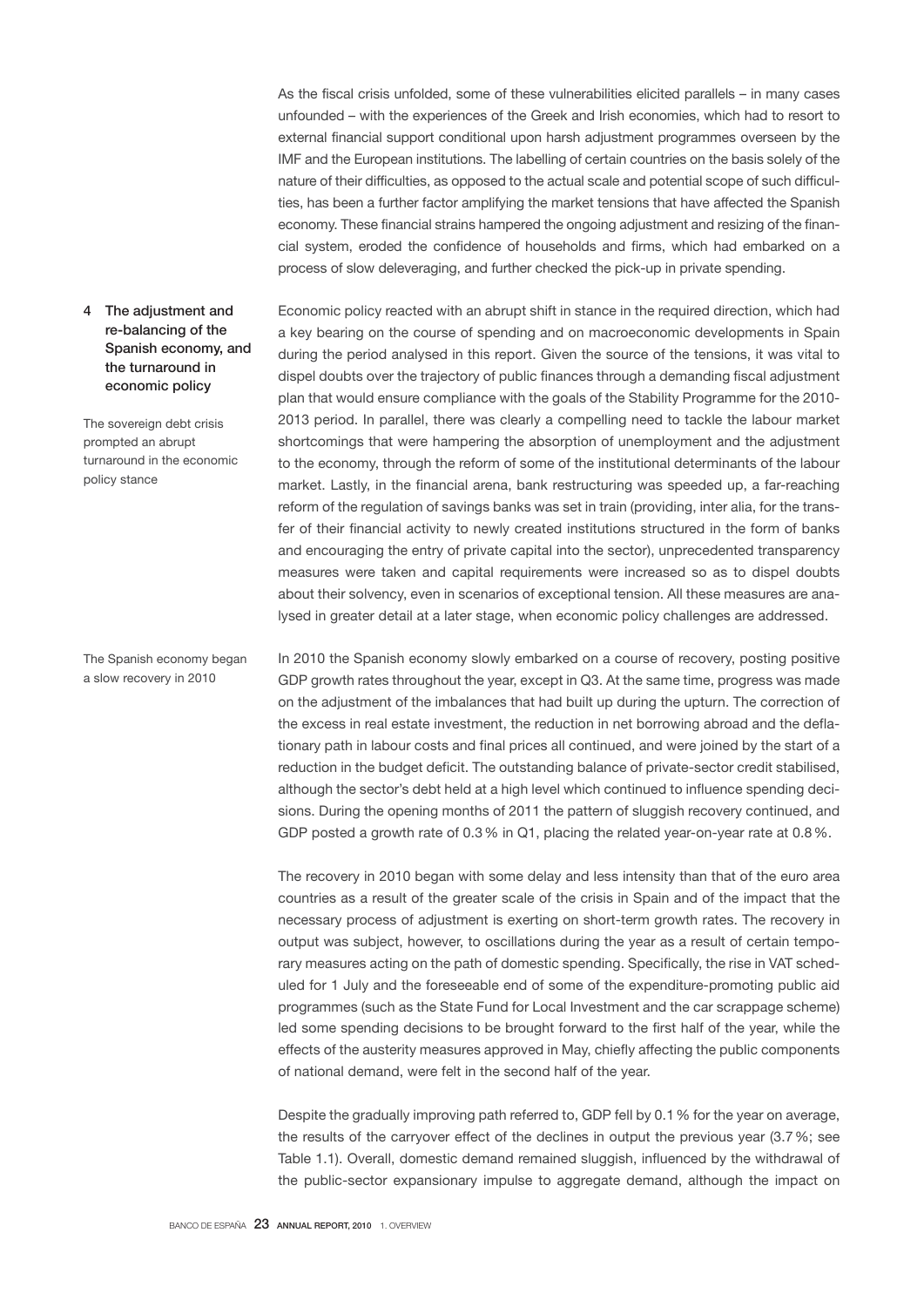# MAIN INDICATORS OF THE SPANISH ECONOMY (a) TABLE 1.1

|                                                                     | 2005    | 2006    | 2007    | 2008    | 2009    | 2010    |  |
|---------------------------------------------------------------------|---------|---------|---------|---------|---------|---------|--|
| DEMAND AND OUTPUT (b)                                               |         |         |         |         |         |         |  |
| <b>GDP</b>                                                          | 3.6     | 4.0     | 3.6     | 0.9     | $-3.7$  | $-0.1$  |  |
| Private consumption                                                 | 4.2     | 3.8     | 3.7     | $-0.6$  | $-4.2$  | 1.2     |  |
| Government consumption                                              | 5.5     | 4.6     | 5.5     | 5.8     | 3.2     | $-0.7$  |  |
| Gross capital formation                                             | 6.5     | 8.3     | 4.2     | $-4.3$  | $-15.8$ | $-7.0$  |  |
| Equipment investment                                                | 9.2     | 9.9     | 10.4    | $-2.5$  | $-24.8$ | 1.8     |  |
| Construction investment                                             | 6.1     | 6.0     | 3.2     | $-5.9$  | $-11.9$ | $-11.1$ |  |
| Housing                                                             | 6.1     | 6.2     | 2.5     | $-10.7$ | $-24.5$ | $-16.8$ |  |
| Other construction                                                  | 6.2     | 5.8     | 4.0     | $-0.8$  | $-0.1$  | $-7.2$  |  |
| Exports of goods and services                                       | 2.5     | 6.7     | 6.7     | $-1.1$  | $-11.6$ | 10.3    |  |
| Imports of goods and services                                       | 7.7     | 10.2    | 8.0     | $-5.3$  | $-17.8$ | 5.4     |  |
| EMPLOYMENT, WAGES, COST AND PRICES (c)                              |         |         |         |         |         |         |  |
| Total employment                                                    | 3.2     | 3.3     | 2.8     | $-0.5$  | $-6.6$  | $-2.4$  |  |
| Employment rate (d)                                                 | 64.3    | 65.7    | 66.6    | 65.3    | 60.6    | 59.4    |  |
| Unemployment rate                                                   | 9.2     | 8.5     | 8.3     | 11.3    | 18.0    | 20.1    |  |
| Compensation per employee                                           | 3.7     | 4.0     | 4.8     | 6.4     | 4.1     | 0.7     |  |
| Unit labour costs                                                   | 3.3     | 3.3     | 4.0     | 4.9     | 1.0     | $-1.5$  |  |
| <b>GDP</b> deflator                                                 | 4.3     | 4.1     | 3.3     | 2.4     | 0.6     | 1.0     |  |
| Consumer price index (12-month % change)                            | 3.7     | 2.7     | 4.2     | 1.4     | 0.8     | 3.0     |  |
| Consumer price index (annual average)                               | 3.4     | 3.5     | 2.8     | 4.1     | $-0.3$  | 1.8     |  |
| Consumer price differential with the euro area (HICP)               | 1.2     | 1.4     | 0.7     | 0.9     | $-0.5$  | 0.4     |  |
| SAVING, INVESTMENT AND FINANCIAL BALANCE (e)                        |         |         |         |         |         |         |  |
| Resident sectors: saving (f)                                        | 22.9    | 22.6    | 21.5    | 19.9    | 19.3    | 19.1    |  |
| General government (f)                                              | 4.5     | 5.7     | 6.0     | $-0.1$  | $-6.6$  | $-5.4$  |  |
| Resident sectors: investment                                        | 29.5    | 31.0    | 31.0    | 29.1    | 24.5    | 23.0    |  |
| General government                                                  | 3.6     | 3.6     | 4.1     | 4.0     | 4.5     | 3.8     |  |
| Resident sectors: domestic net lending $(+)$ or net borrowing $(-)$ | $-6.5$  | $-8.4$  | $-9.6$  | $-9.2$  | $-5.1$  | $-3.9$  |  |
| General government                                                  | 1.0     | 2.0     | 1.9     | $-4.2$  | $-11.1$ | $-9.2$  |  |
| General government gross debt                                       | 43.0    | 39.6    | 36.1    | 39.8    | 53.3    | 60.1    |  |
| MONETARY AND FINANCIAL INIDICATORS (i)                              |         |         |         |         |         |         |  |
| ECB minimum bid rate on MROs                                        | 2.0     | 2.8     | 3.9     | 3.9     | 1.2     | 1.0     |  |
| Ten-year government bond yield                                      | 3.4     | 3.8     | 4.3     | 4.4     | 4.0     | 4.2     |  |
| Synthetic bank lending rate                                         | 3.8     | 4.6     | 5.7     | 6.2     | 3.8     | 3.3     |  |
| Madrid Stock Exchange General Index (DEC 1985 = 100)                | 1,060.2 | 1,324.0 | 1,631.8 | 1,278.3 | 1,042.4 | 1,076.5 |  |
| Dollar/euro exchange rate                                           | 1.2     | 1.3     | 1.4     | 1.5     | 1.4     | 1.3     |  |
| Nominal effective exchange rate vis-à-vis developed countries (h)   | 100.5   | 100.7   | 101.7   | 103.3   | 103.5   | 101.9   |  |
| Real effective exchange rate vis-à-vis developed countries (i)      | 108.8   | 111.6   | 115.4   | 119.2   | 116.1   | 113.0   |  |
| Real effective exchange rate vis-à-vis the euro area (i)            | 107.4   | 110.1   | 113.0   | 114.7   | 111.0   | 109.6   |  |
| Cash and cash equivalents                                           | 14.4    | 11.3    | $-3.1$  | $-3.3$  | 8.6     | $-0.2$  |  |
| Liquid assets (I)                                                   | 11.6    | 8.4     | 8.3     | 9.8     | 1.0     | 3.0     |  |
| Households: total financing                                         | 20.9    | 19.6    | 12.5    | 4.4     | $-0.3$  | 0.2     |  |
| Non-financial corporations: total financing                         | 21.4    | 27.9    | 17.7    | 7.9     | $-1.5$  | 1.0     |  |

SOURCES: INE, IGAE, AMECO and Banco de España.

a The National Accounts data are calculated on the basis of base year 2000.

- **b** Volume indices. Rate of change.
- c Rate of change, except the unemployment rate, which is a level.
- d Employment rate (16-64).
- e Levels as a percentage of GDP.
- f Includes net capital transfers received.
- g Annual average levels for interest rates and exchange rates and rate of change for financial assets and liabilities.
- $h$  1999 Q1 = 100.
- i 1999 Q1 = 100. Measured with unit labour costs.
- j Includes cash equivalents, other bank liabilities and money-market funds.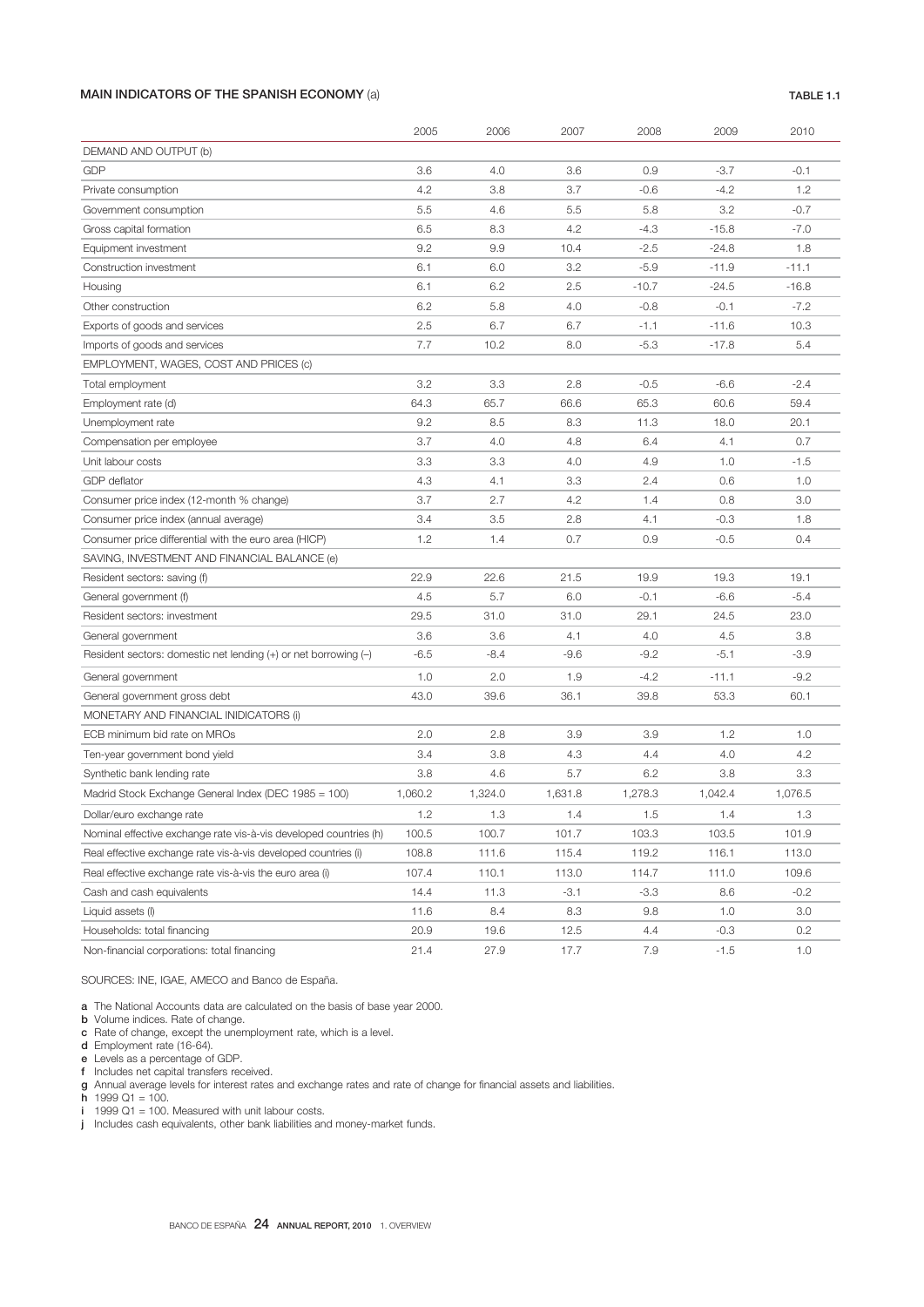#### FINANCING OF HOUSEHOLDS AND NON-FINANCIAL CORPORATIONS FOR THE RESEARCH OF THE RELATED ASSESSMENT ASSESSMENT OF THE RELATED ASSESSMENT OF THE RELATED ASSESSMENT OF THE RELATED ASSESSMENT OF THE RELATIONS OF THE RELATIONS O





HOUSEHOLD DEBT RATIO





CREDIT TO NON-FINANCIAL CORPORATIONS

SOURCES: INE, ECB, Federal Reserve, UK Office for National Statistics and Banco de España.

activity was softened by the positive contribution of net external demand, an effect in which the thrust of exports was predominant.

Household spending began to rise, driven by the increase in consumption …

Household spending showed its first signs of growth following two years of strong declines, although these were centred exclusively on the consumption component, since residential investment fell off once again. The pick-up in consumption was uneven over the course of the year since the rise in indirect taxation from July and the end of the car scrappage schemes prompted households to bring forward their spending decisions to the first half of the year, which lessened the volume of purchases in the final six months.

… despite the contraction in disposable income and the need to reduce debt

The recovery came about in a setting in which high debt continued to significantly restrain any greater buoyancy in spending and in which disposable income fell as a result of the decline in wage income and the lesser contribution of other sources of income that had underpinned it in the recession. There was a fall in the general government contribution which, although it remained expansionary in step with the situation of cyclical weakness still prevailing, accounted for a lesser amount owing to the withdrawal of the stimuli applied in prior years. Wealth also fell, albeit less sharply than in 2009, in both its financial and real estate components. Against this backdrop, the saving ratio fell sharply in 2010, breaking the upward course on which it had moved for three years, standing at 13.1 % of disposable income for the year on average. Set against the lacklustre spending described, the resort to borrowed funds was flat, although the low rates of credit received were ultimately insufficient to significantly reduce the sector's debt ratios (see Chart 1.2).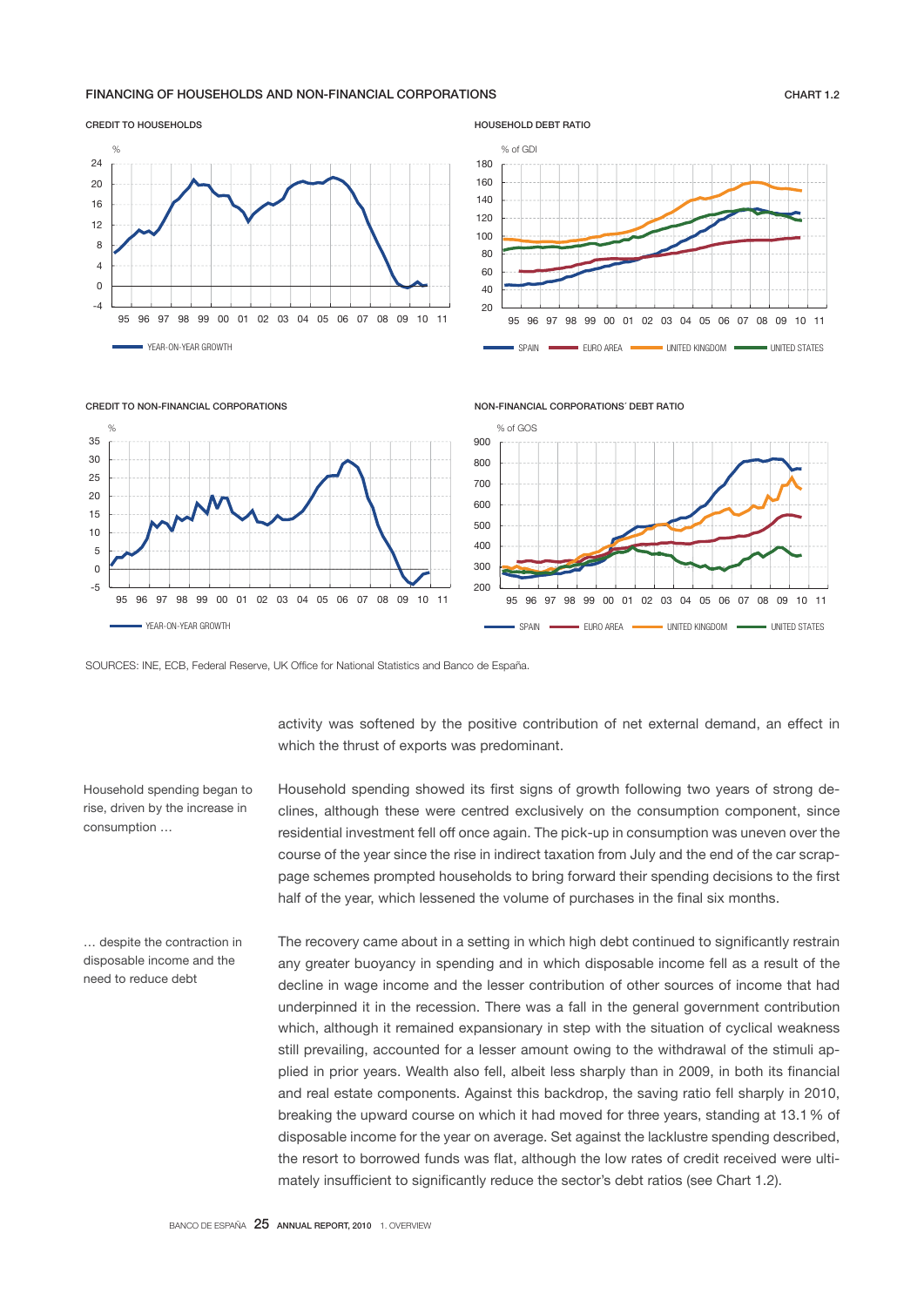The contractionary path of residential investment, by contrast, continued...

... whereas the course of the different components of business investment was uneven

The net lending capacity of the non-financial corporations sector continued to improve…

…as did the nation's net borrowing, which once again declined

Residential investment continued to contract, bringing its cumulative fall since the start of the downturn to almost 50 %, which placed the weight of residential investment at 4.7 % of GDP (4.5 pp down on the peak three years earlier), in line with the historical average. These figures suggest that the bulk of the correction of the real estate overhang in terms of activity has already been made. During the year, some housing demand indicators began to rise owing to the bringing forward of property purchases in the face of the tax changes that were introduced (the rise in VAT in July and the partial elimination of tax deductions effective 2011), but also to the improvement in affordability. This meant that, on available estimates that are not free from uncertainty, the stock of unsold housing ceased to increase in 2010, marking the start of a period of absorption of excess stocks which may be prolonged. House prices declined once again in 2010, and this trend continued into the opening months of 2011, placing the fall from the peak at 15.4 % (19.3 % in real terms). The scale of this decline is still less than that observed in the real estate slump in the 1970s, whereby further declines in house prices should not be ruled out.

Investment by non-financial corporations during 2010 was uneven by component in a setting of tight lending conditions, excess accumulated capacity and limited headway in ongoing corporate deleveraging. Investment in capital goods picked up slightly following the collapse the previous year, influenced by the need to replace plant, the improvement in export markets and the impact of the plan to stimulate commercial vehicle purchases. By contrast, the component of investment in non-residential construction performed more negatively, as it was affected by the infrastructure investment cuts in the second half of the year.

Over the course of 2010 the improvement in the net lending capacity of non-financial corporations continued. The increase in saving, far outweighing that in investment, meant that net lending was equivalent to 0.4 % of GDP for the year on average, an exceptional situation judging by its historical trajectory. This increase in corporate saving was largely based on ongoing staff cuts which allowed for a reduction in unit wage costs, although the significant cut in the interest burden as the lagged result of lower interest rates also contributed. In the case of households, the fall-off in saving, which was sharper than that in investment, led to net lending that was lower than the previous year but positive for the third year running, for an amount equivalent to 4 % of GDP.

The behaviour of the private sector, along with the cut in the budget deficit, which stood at 9.2 % of GDP, prompted a fresh reduction in the nation's net borrowing to 3.9 % of GDP (see Chart 1.3). This marks a considerable improvement from the levels of maximum external dependence attained in 2007 (close to 10 % of GDP), although behind this are certain risk factors that should be mentioned. From the standpoint of trade with the rest of the world, the headroom for improvement in the trade balance seems somewhat exhausted owing to the adverse impact exerted by the energy bill, amplified in recent months by the hike in oil prices, and a marked decline in the deficit arising on investment income payments. Indeed, the pattern seen in 2010 is illustrative of the challenges that must be addressed in order to further reduce reliance on external saving in the future. A priority will be that exports should be able to continue benefiting from the pick-up in world trade with further adjustments in competitiveness and with the design of ambitious diversification strategies for our markets. It is likewise vital that import dependence be reduced, most particularly in relation to the energy component. It should be borne in mind that the possibility of reducing the income balance deficit, which was cut significantly in 2010, is restricted by the economy's high net debit position vis-à-vis the rest of the world and the current low level of interest rates.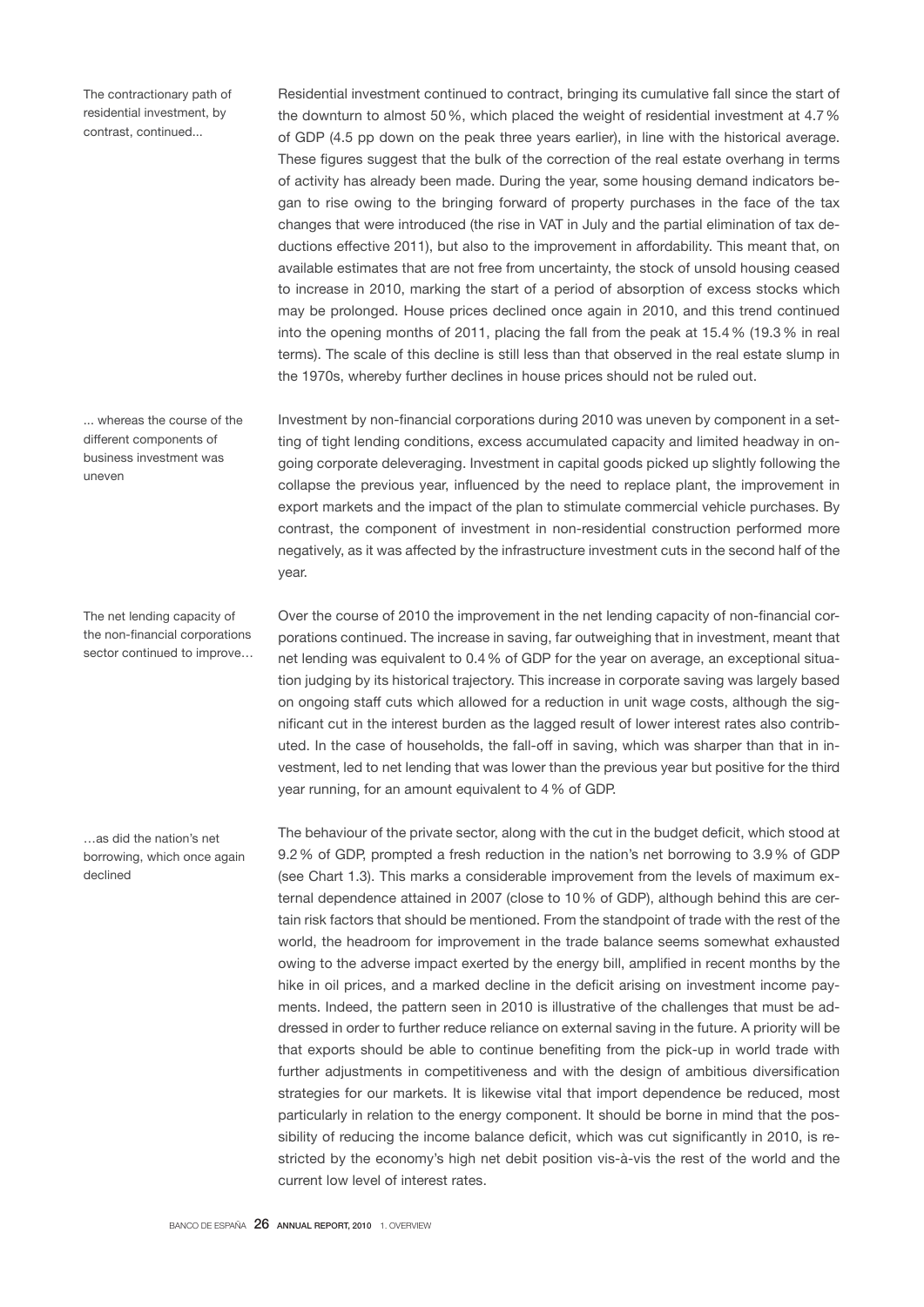# NET BORROWING OF THE ECONOMY **CHART 1.3**



SOURCES: INE, Customs and Banco de España.

a The energy and non-energy balance are an estimate of the Banco de España drawing on Customs data.

Job destruction continued for another year, eroding confidence and the capacity for recovery

Labour supply expanded moderately, influenced by the fall-off in the working-age population…

… but unemployment continued to rise, particularly sharply in the long-term component

The economy's capacity to generate jobs was once again weighed down by the ongoing slide in construction activity. This was influenced in 2010 by the fact that civil engineering works ground to a halt, following the cut in public investment under the fiscal austerity plan (see Chart 1.4). Uncertainty over the strength of the recovery, doubts over the scale of the reforms under way and the sluggishness of domestic expenditure further weighed on hiring decisions both in industry and in market services, which continued destroying employment, albeit to a lesser degree.

The prolonged deterioration in the labour market altered the dynamics of labour supply, which expanded very moderately (0.2 %), far off the average rate of close to 3 % for the years 2005- 2008. Behind this weak increase lies the loss of momentum of the working-age population seen since the previous year, and influenced by the sharp decline in net immigration flows (in the two years spanning 2009 and 2010, these flows were somewhat less than 10 % of the average for the period 2005-2008). This prompted a decline in the foreign working-age population, for the first time since 1990, and a 0.7 % decline in the foreign labour force. Notwithstanding, the participation rate rose slightly owing to the increase in female participation, since the attendant male rate and that of the younger cohorts reacted adversely to the cyclical situation.

Despite the check on the increase in the labour force, unemployment continued to rise in 2010, albeit at a more moderate rate than in previous years, and the unemployment rate climbed to 21.3 % in 2011 Q1. Unemployment affected youths, the less-skilled and foreigners more severely. Long-term unemployment rose sharply, accounting for 42.5 % of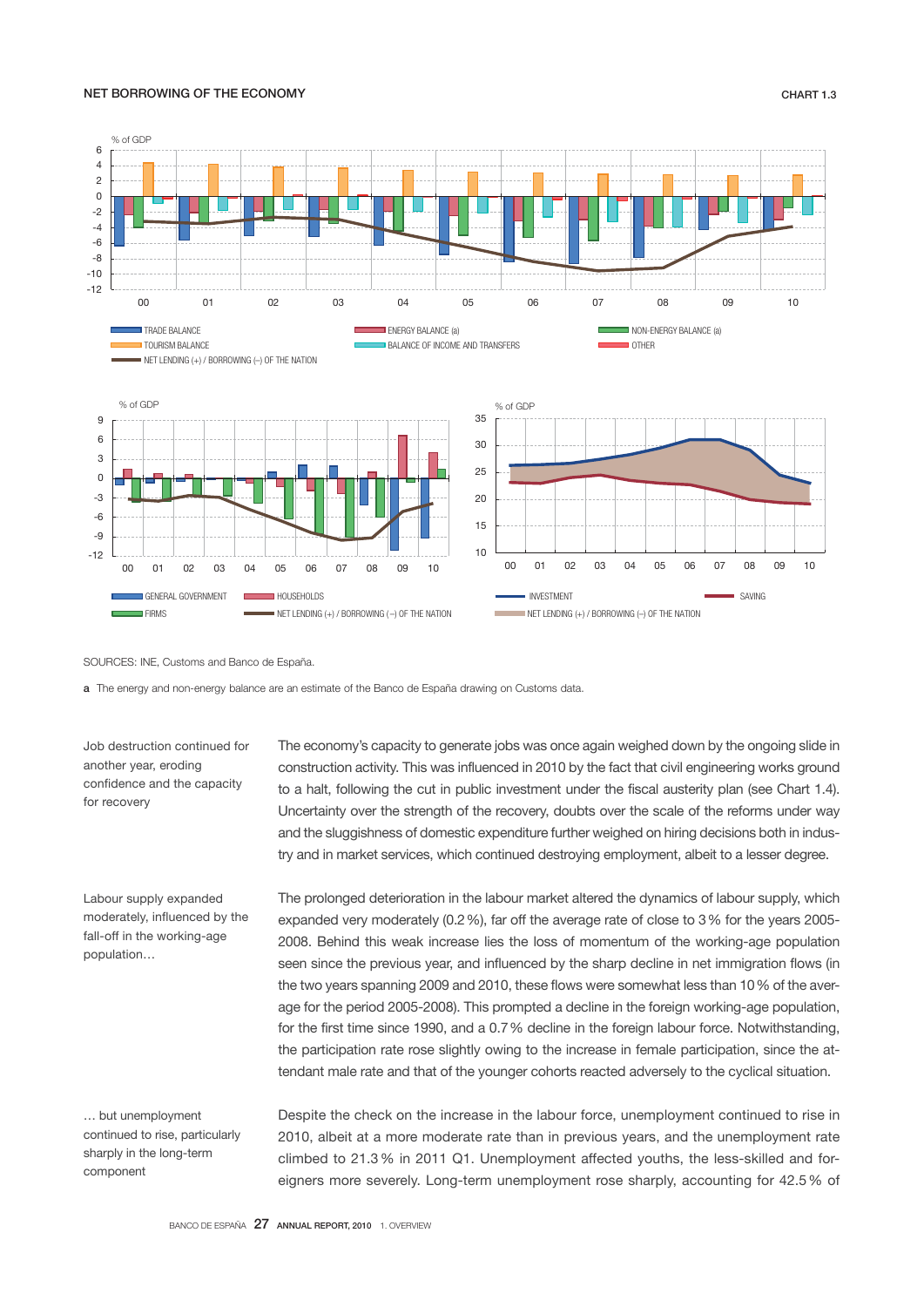#### EMPLOYMENT AND UNEMPLOYMENT (a) CHART 1.4



SOURCES: INE and Banco de España.

a The EPA (Spanish Labour Force Survey) series are linked on the basis of the 2005 Q1 control survey and the change in the definition of unemployment in 2001.

#### LABOUR COSTS CHART 1.5





 COMPENSATION PER EMPLOYEE Year-on-year rate



SOURCES: Eurostat and Banco de España.

a Year-on-year rates with sign changed.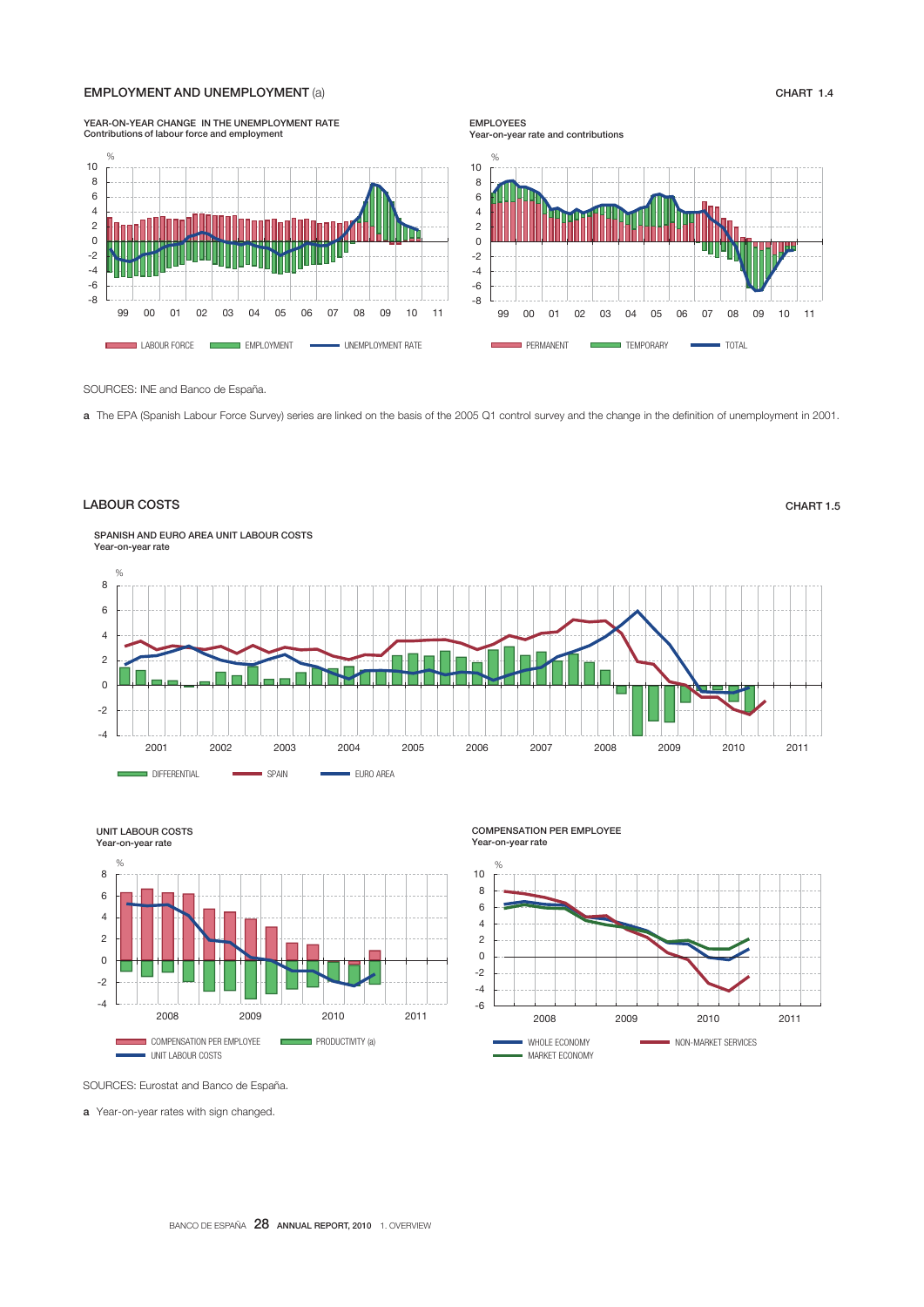the total for the year on average (46.6 % in Q1 this year). These figures are sufficiently illustrative of the scale of the challenge that bringing back an increasingly larger group into the labour market poses, and it presages a substantial increase in the structural component of unemployment, which demands an energetic economic policy response.

In the setting of labour market weakness, labour costs eased significantly

Against the background of labour market weakness, labour costs eased substantially during 2010. They did so more sharply in the second half of the year, owing to the direct and indirect influence of the cut in public-sector wages (see Chart 1.5). Compensation per employee increased by 0.7 %, in strong contrast to the 4 % increase recorded in labour costs in 2009. A significant portion of the slowdown was due to the change in trajectory of public-sector wages, which declined by 1.8 % (after having increased by 4 % in 2009 and by 7 % over the 2007-2008 period). The remainder was due to the slowdown in compensation per employee in the market economy, which increased at a rate of 1.4 % (compared with the rises of 3.7 % in 2009 and of 5.9 % in 2008, when the sharpest phase of the recession began). Behind this result lay the smaller increase in wage settlements, influenced by the recommendations of the Pact for Employment and Collective Bargaining entered into by the social partners in February 2010, and the absence of inflationary pressures, which in turn provided for a fall in market-economy unit labour costs, for the second year running. Collectively bargained wage settlements in the opening months of 2011 have evidenced a rise which, if it takes root, would jeopardise the improvements in competitiveness needed to reactivate output and employment.

CPI inflation rose in the second half of the year, posting a year-on-year growth rate of 3 % in December 2010 (see Chart 1.6). It has continued on this trajectory to date in 2011, placing the year-on-year rate of change of consumer prices at 3.8 % in April, having been strongly affected by the sharp growth in oil prices in recent months. Much of this increase is due to essentially temporary factors, such as tax changes and regulated prices, and the upward course of commodities prices. They all have a direct and significant effect on price levels and on the inflation rate but, if there are no indirect effects on business costs, their impact will ultimately be stripped out of the year-on-year CPI rate after a year. To ensure the rise in inflation is temporary, it is thus vital that these indirect effects should be limited and that there should be no generalised revision of inflation expectations that ultimately affects final prices in a permanent way, either through the prices producers set or through wage bargaining. Any reluctance to accept the temporary losses in real income that the rise in energy prices and in indirect taxation entails for workers and companies would translate into more persistent inflationary pressures and into diminished possibilities of recovery and job creation. And inflation rose forcefully

The outlook for 2011 is one of slow recovery that is not exempt from considerable uncertainty

owing to predominantly temporary factors

> The outlook for 2011 is one of slow recovery and will involve great dependence on the ability to harness the momentum of the rest of the world through substantial improvements in competitiveness, allowing external demands to provide the support needed for the takeoff in activity and employment. The pick-up in domestic demand is conditional upon the level of private-sector debt. This scenario is subject to great uncertainty and potential downside risks, associated with the tensions on financial markets that might continue to adversely affect financing conditions and economic agents' confidence. An added risk is that arising from the hike in oil prices, which may alter the course of recovery in the advanced countries and affect economic and financial agents' confidence. This shock may exacerbate the supply-side factors that have traditionally constrained flexibility and the potential for growth in the economy, and which stem from the interplay of high energy dependence with rigidity in cost and price formation in Spain. An easing in inflation and the adjustment of relative prices are essential prerequisites of recovery (see Box 1.1).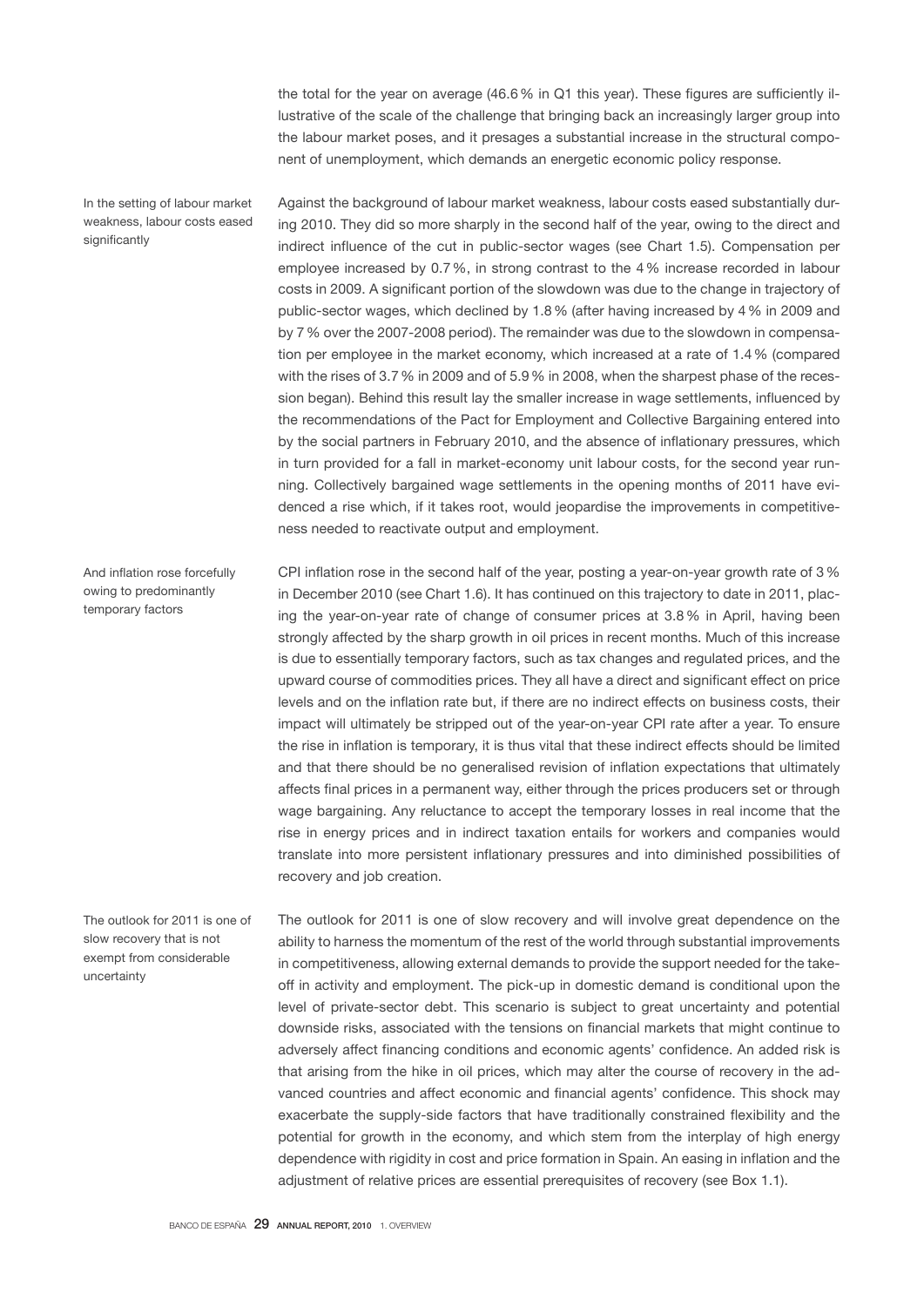## SPAIN/EURO AREA INFLATION DIFFERENTIAL CHART 1.6



CPI EXCLUDING ENERGY Year-on-year rate



CONTRIBUTION TO SPAIN/EURO AREA INFLATION DIFFERENTIAL



CONTRIBUTION TO GROWTH RATE OF CPI



SOURCES: Eurostat and Banco de España.

# 5 The scale of the challenges and the responsibility of economic policy

The Spanish economy faces a difficult situation, and overcoming it will require ambitious economic policies

As highlighted in the previous sections, the tensions experienced by the Spanish economy were largely due to the vulnerabilities that emerged further to the financial crisis, vulnerabilities rooted in the macroeconomic imbalances that had built up during the long upturn. One year into this new phase of the crisis, linked to sovereign debt, the factors blocking a return to a path of sustained growth have not been fully eliminated and nor have the doubts over the economy's medium and long-term growth capacity, despite the shift in the economic policy stance. That all makes for a difficult situation that poses significant challenges, which include bolstering the recovery while completing the adjustments under way, restructuring the economy and restoring confidence.

In these circumstances, the economic policy response is pivotal and the role of the structural reforms central to seeing through the correction of the imbalances. The future trajectory of the Spanish economy will hinge on how demanding the response proves; and most particularly, on the speed and scale of the recovery and its capacity to generate employment. In the past, the pursuit at critical moments of ambitious reforms was key to promoting ongoing modernisation and real convergence. Within the euro area, the design and implementation of structural reforms is even more important because there is no exchange rate available to generate short-term gains in competitiveness and because the leeway for using expansionary demand-side policies has been exhausted. At the current juncture, there is a timely possibility that the adjustment effort may enable the full adaptation of the economy to the macroeconomic stability requirements that euro area membership entails.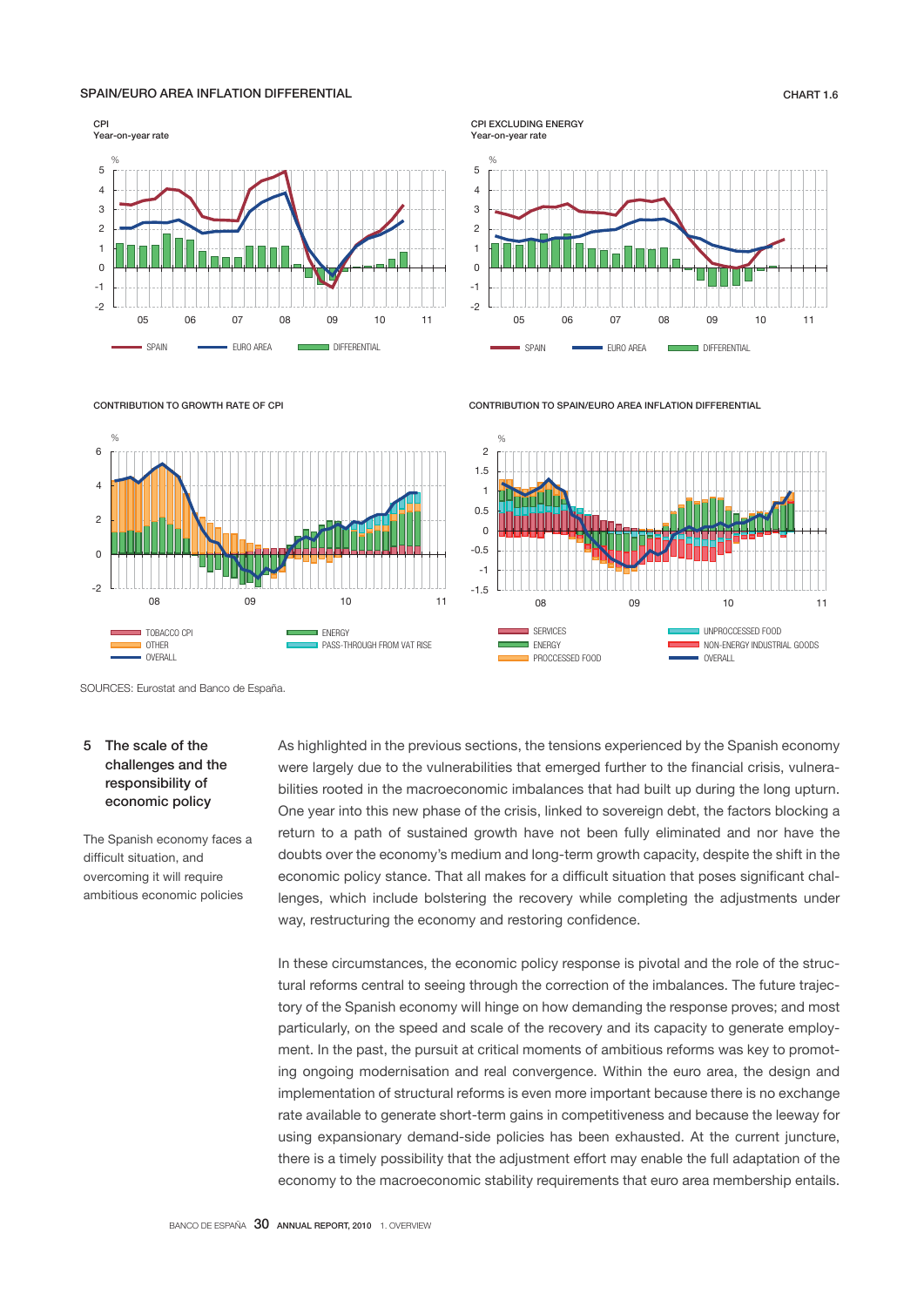# THE ROLE OF PRICE AND WAGE FLEXIBILITY IN THE ADJUSTMENT OF THE SPANISH ECONOMY WITHIN BOX 1.1 THE EURO AREA

An economy's capacity for adjustment in the face of different shocks depends on a series of structural and institutional characteristics, including most notably the adaptability of prices and wages to changes in their fundamentals. In the case of the Spanish economy, wage- and price-setting mechanisms have given rise to a pattern of adjustment that leads to significant fluctuations in employment and activity, with prices and wages showing more inertia, as demonstrated by various recent papers.<sup>1</sup> In the latest crisis, for instance, the scale of job destruction was far greater than that in other euro area countries where the fall in GDP was of a similar magnitude; subsequently, the difficulties faced by the Spanish economy in generating net employment mean that emerging from the crisis is proving more belated and less intense. Therefore, it is worth questioning to what extent the presence of price and wage rigidities has been a relevant factor in the recession and may hold back the current phase of recovery.

To illustrate the scope of these questions, use is made below of a general equilibrium model (called BEMOD) estimated for the Spanish economy within the Economic and Monetary Union. It reflects the various degrees of nominal and real rigidity existing in Spain and the rest of the euro area, in the form of different values estimated for wage indexation or for the frequency of revision of prices and wages in the face of changes in their determinants, such as marginal cost and the reserve wage, respectively.<sup>2</sup> It should be borne in mind that BEMOD explicitly models no financial aspects other than interest rate movements and, therefore, these results, like all those obtained from highly stylised models, should be

2 See the article by Andrés, Hurtado, Ortega and Thomas (2010), "Spain in the Euro: a General Equilibrium Analysis", published in SERIEs, vol. 1.

2 YEAR-ON-YEAR RATE OF CHANGE OF REAL GDP: REST OF THE EURO AREA

#### 1 YEAR-ON-YEAR RATE OF CHANGE OF REAL GDP: SPAIN



#### 3 YEAR-ON-YEAR RATE OF CHANGE OF NOMINAL WAGES: SPAIN



4 YEAR-ON-YEAR RATE OF CHANGE OF NOMINAL WAGES: REST OF THE EURO AREA



2006 2007 2008 2009 2010

Ĩ

OTHER SHOCKS: PRIVATE AND PUBLIC DEMAND, PRODUCTIVITY AND FROM THE REST OF THE EURO AREA NATIONAL PRICE AND WAGE SHOCKS<br>ON INTERFECT BATE SHOCKS

DEVIATION OF THE GROWTH OF THE OBSERVED VARIABLE FROM ITS AVERAGE (a)

IN SHOCKS FROM THE REST OF THE WORLD

SOURCE: Banco de España.

a The sum of the contributions of all the shocks envisaged is not equal to the actual growth rate of GDP or of wages, but to the deviation of this rate from its average in the period 1997-2009.

í

<sup>1</sup> For the case of wages, see, for example, P. Cuadrado, P. Hernández de Cos and M. Izquierdo (2011), "Wage adjustments to shocks in Spain", *Economic Bulletin,* April, Banco de España. For price rigidities, a quantification for Spain and other European countries can be found in Dhyne et al. (2006), "Price Changes in the Euro Area and the United States: Some Facts from Individual Consumer Price Data", *Journal of Economic Perspectives.*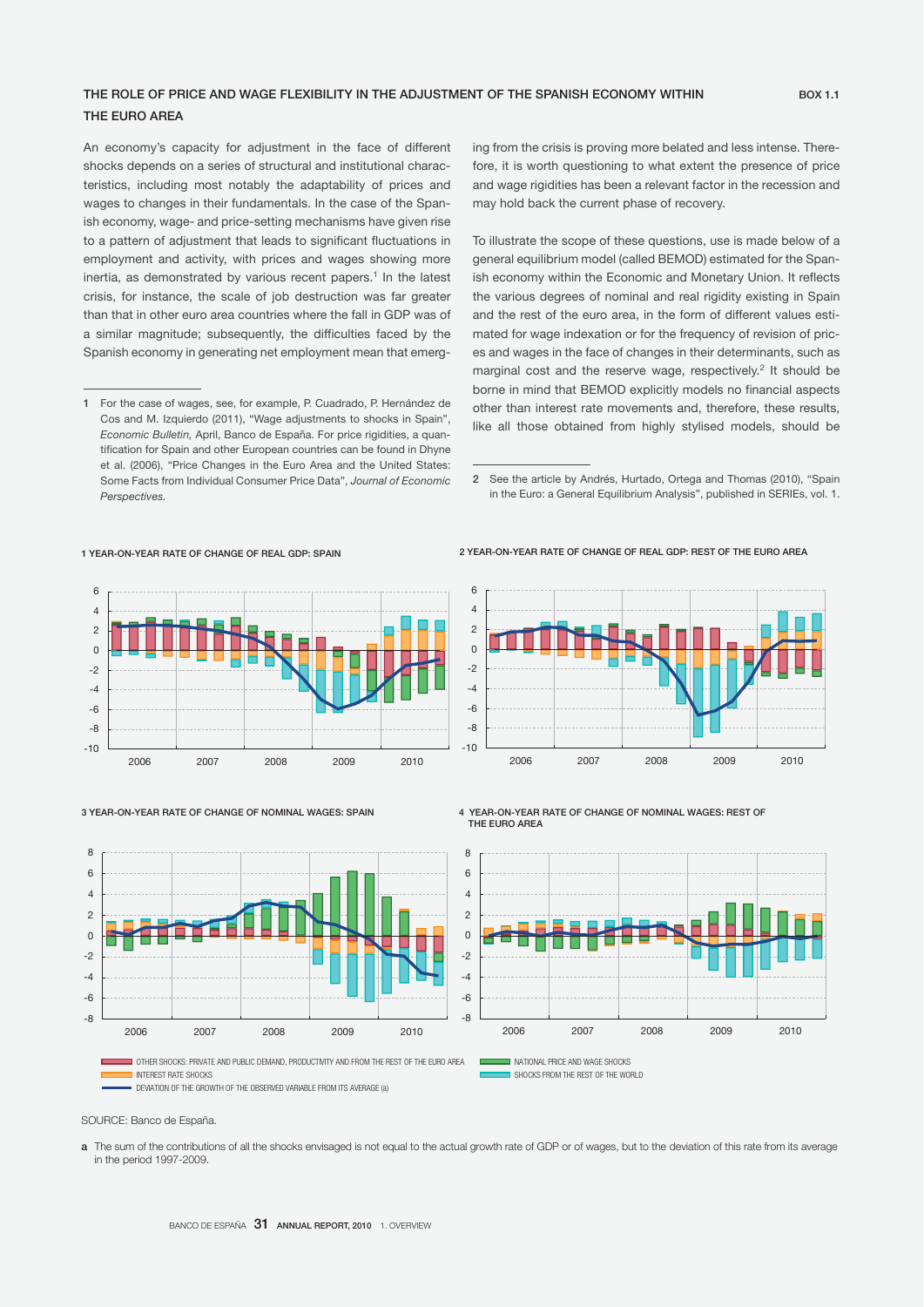# THE ROLE OF PRICE AND WAGE FLEXIBILITY IN THE ADJUSTMENT OF THE SPANISH ECONOMY WITHIN BOX 1.1

# THE EURO AREA (cont'd)

viewed with due caution.<sup>3</sup> In line with recent papers, the model estimates an average duration of prices of less than one year both in Spain and in the rest of the euro area, and of slightly more than one year in wages, as well as a moderate effect of past inflation on prices, which is more significant in the non-tradable sectors than in those exposed to international competition, and similar in both economies. However, the estimated degree of wage indexation is high in Spain and scarcely significant on average in the other European economies.

The model enables the various factors behind the fall in activity in Spain and the euro area during the latest crisis to be identified. The top panels in the accompanying chart depict GDP growth in Spain and in the rest of the euro area along with the contributions of the main shocks that made these economies deviate from their historical average growth pattern.<sup>4</sup> Of note at the start of the recession is the sizeable negative contribution of the "rest of the world" item, which captures, above all, the effect of the strong fall-off in world demand and which exerts a greater influence on the rest of the euro area than on Spain, which is less open to the rest of the world. It was also the pick-up in external demand that made a firmer contribution to the economic recovery in 2010 – once again to a greater extent in the rest of the euro area – along with the continuing expansionary stance of monetary policy, with lower interest rates than would be denoted by the estimated response in the model of these rates to inflation and growth (the estimated Taylor rule suggests that, for the observed decline in GDP and inflation, the reduction in interest rates might have been sharper and swifter). The red bars show a broad set of shocks,

mainly those related to public demand (which had a very marked positive effect during the public stimulus programmes of 2008 and 2009, and a negative impact with the consolidation measures introduced in 2010) and national private demand (which posted very negative contributions in 2008 and 2009), but also those connected to productivity, and those from the rest of the euro area.<sup>5</sup>

Along with these contributions of various shocks to the crisis, a clearly negative effect on growth was identified in 2009-2010 owing to the insufficient adjustment of prices and wages to the changes in their determinants, even in relation to the abovementioned gradual response estimated by the model, through a non-immediate resetting of prices and wages and of indexation to past price inflation, which was virtually non-existent in wages in the rest of the euro area, but close to 50 % in the case of wages in Spain. The contributions of the various shocks to wage developments represented in the lower panels of the accompanying chart show that wages grew in Spain above their determinants (the positive shocks are depicted by green bars) from 2008. In the absence of that rigidity, for example, wages would have declined by 1.4 % in 2009, compared with the 4 % growth observed. Given the delayed effect of wages on employment and activity, that would have prompted a positive impulse of 2.6 pp to GDP in 2010. In the rest of the euro area, although wages have outgrown their determinants since 2009, they have done so to a lesser extent than in Spain and their impact on activity is small.

With a view to the recovery phase ahead for the Spanish economy, it is therefore necessary to insist on the advisability of pursuing the required reforms so as to have a greater degree of price and, especially, wage flexibility. In the context of the euro area, the

#### SIMULATION OF A 50% RISE IN OIL PRICES (a)

 $\frac{9}{6}$ 

| Accumulated level differences in the second year compared with the baseline scenario |  |
|--------------------------------------------------------------------------------------|--|
|--------------------------------------------------------------------------------------|--|

|                      | Spain                       |                     | Rest of the euro area       |                     |  |
|----------------------|-----------------------------|---------------------|-----------------------------|---------------------|--|
|                      | <b>Estimated rigidities</b> | Flexible<br>economy | <b>Estimated rigidities</b> | Flexible<br>economy |  |
| <b>GDP</b>           | $-1.59$                     | $-1.14$             | $-1.11$                     | $-0.93$             |  |
| Employment           | $-1.12$                     | $-0.62$             | $-0.78$                     | $-0.57$             |  |
| Consumption deflator | 1.74                        | 1.34                | 1.18                        | 1.01                |  |
| Nominal wages        | 0.04                        | $-0.82$             | $-0.21$                     | $-0.76$             |  |

SOURCE: Banco de España.

<sup>3</sup> Interest rates are modelled following an estimated Taylor rule where the short-term rates on which the ECB acts change in response to movements in inflation and activity in the euro area as a whole. That said, they may undergo shocks that make them take values above or below these fundamentals.

<sup>4</sup> That is to say, the sum of the contributions of all the shocks envisaged is not equal to the GDP or wage growth rate, but to the deviation of this rate from its average value in the model's estimation period (1997-2008).

<sup>5</sup> Some of these contributions are very significant individually, but on being grouped together they tend to cancel one another out, hence the relatively small size of the contribution of this set of shocks.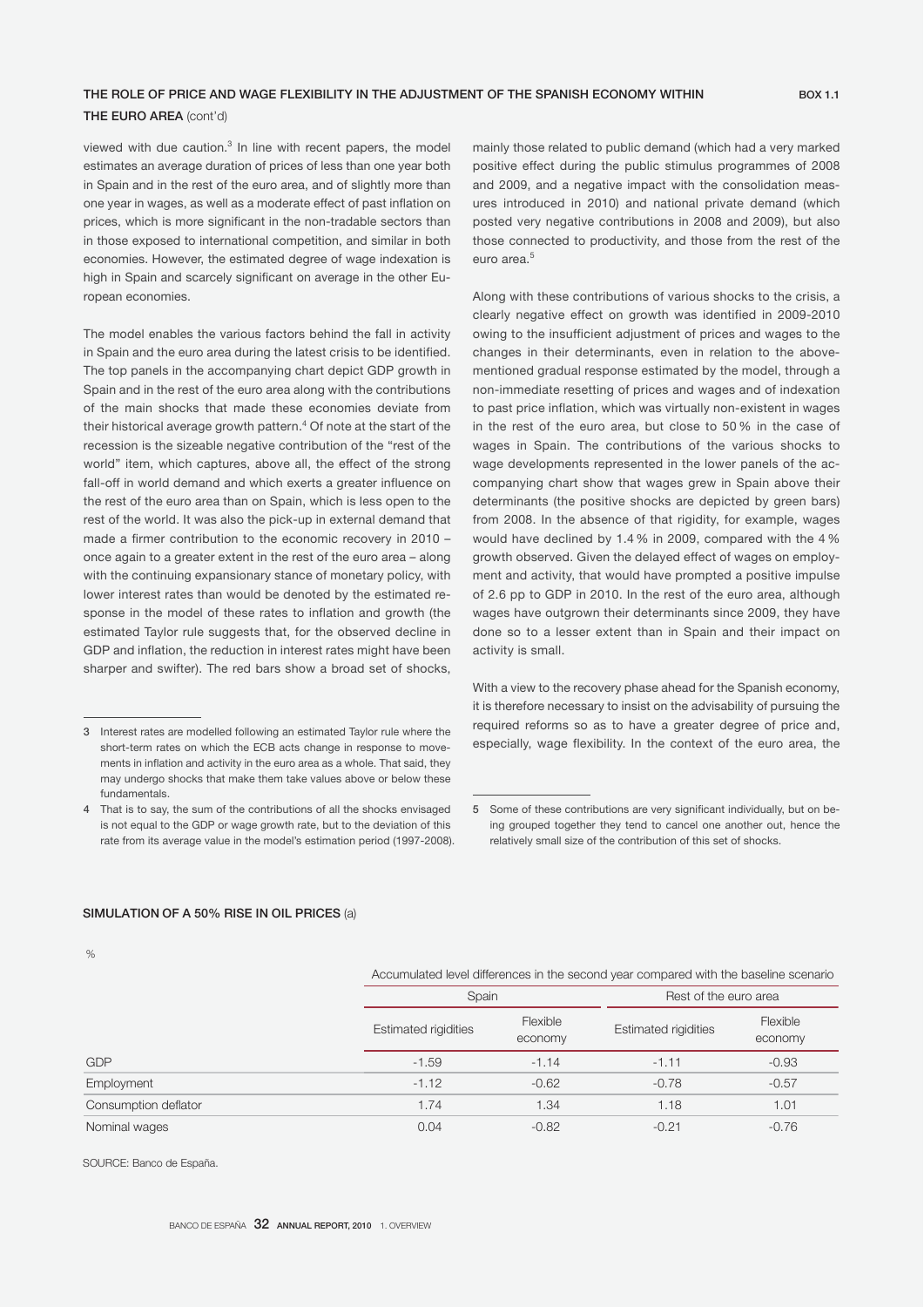# THE ROLE OF PRICE AND WAGE FLEXIBILITY IN THE ADJUSTMENT OF THE SPANISH ECONOMY WITHIN BOX 1.1

# THE EURO AREA (cont'd)

impossibility of devaluing our currency should be made up for by a degree of price and wage flexibility that provides for the possibility of gains in price-competitiveness. Such flexibility is, moreover, vital in a setting in which further shocks will come about, such as the recent rise in oil prices.

To illustrate how a reduction in these rigidities might help the recovery in the Spanish economy over the coming years, the accompanying table simulates with BEMOD the effects of a rise in oil prices under different scenarios. When the model is used with the degree of rigidity estimated with observed data, it can be seen that, given a persistent increase in oil prices of 50 %, GDP in Spain would decline by 1.6 pp relative to the baseline scenario after two years, and employment by 1.1 pp, also relative to the baseline scenario. In the rest of the euro area, however, the deviations in activity and employment would be only 1.1 pp and 0.8 pp, respectively, due to both their greater observed flexibility and to the lesser weight of energy in their productive processes and in their consumption basket. A simulation has also been performed of what would happen in a scenario of total wage flexibility in which the second-round effects on prices of an inflationary shock are cancelled out, such that both in the Spanish economy and in the rest of the euro area wage indexation disappears and wages are revised each quarter (this counterfactual scenario is rather extreme, therefore the quantifications obtained should be viewed with caution). In this case, the negative impact on GDP and employment in Spain would be smaller, because wages fall in the face of the decline in activity and employment, enabling the outcome of the shock to be a lesser adjustment in employment, and therefore also in GDP. As a result, faced with the same rise in oil prices simulated before, under this scenario of total flexibility 85,000 more jobs would be maintained, that is to say, approximately half the jobs would be destroyed in the second year as would be under the scenario with rigidities. In the case of the rest of the euro area, the differences between the two scenarios are smaller, since the degree of price and wage flexibility prevailing is closer to the counterfactual scenario of wage flexibility.

In the past year there has been a shift in the economic policy stance in three major areas

In the financial area, a farreaching process of writedowns, restructuring and recapitalisation is taking place. As indicated, over the past year reforms have been undertaken in three major areas: the restructuring and recapitalisation of the financial system<sup>1</sup>; fiscal consolidation; and structural reforms. The reform drive must persist and further progress must be made in these three closely interconnected areas.

In the financial area, the imbalances accumulated in a part of the banking sector (especially in certain institutions in the savings banks sector) led as early as 2009 to the adoption of measures aimed at prompting substantial write-downs along with the restructuring and recapitalisation of the segment, which is where investors' loss of confidence tended to concentrate. At the core of these imbalances were problems of excessive size, excessive concentration of real estate exposures and high dependency on wholesale market funding. Further compounding these imbalances were the difficulties arising from certain singular features of savings banks that have magnified the perception of these institutions' vulnerability: their particular ownership structure, an insufficiently robust corporate governance model, difficulties in raising top-quality capital on the markets and the complexities which, compared with other credit institutions, arise from a legal framework that sees measures taken at both State and regional government levels.

In 2009 the Fund for the Orderly Restructuring of the Banking Sector (FROB) was created. Its dual aim was to resolve in an orderly fashion potential situations of bank non-viability, and to pave the way for integration processes between viable institutions. In this latter case, financial support from the FROB was conditional upon the submission of an integration plan, containing the business and restructuring plans, which had to be approved by

<sup>1</sup> There are more detailed analyses of the Spanish financial system and of its restructuring and recapitalisation in other specialist Banco de España publications such as the Financial Stability Report and the Report on Banking Supervision in Spain.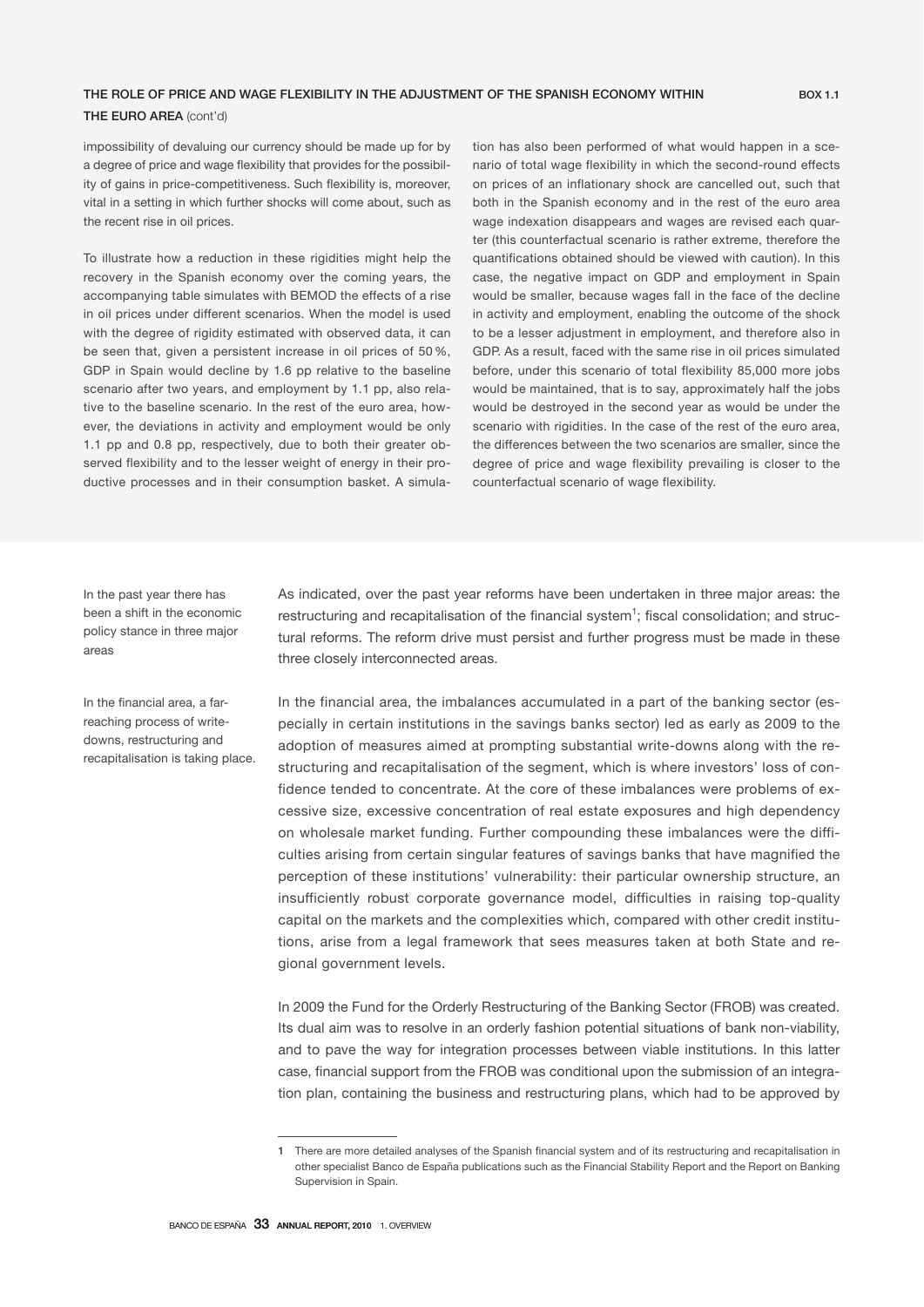the Banco de España (Box 1.2 offers greater details on the FROB and on the other measures discussed below).

The process is considered vital to tackle confidence problems that have been exacerbated by the sovereign debt crisis…

The first wave of the sovereign debt crisis in spring last year entailed a widespread loss of investor confidence which, owing to the reasons indicated, particularly affected a group of countries of which Spain was part. Ultimately, these circumstances highlighted the need to speed through integration processes, so as to achieve synergies allowing cost cuts, the idea being to create better managed and more efficient institutions with a greater volume of assets that would be better placed to raise funding on the markets. The reaction was swift and took the form of the approval of a significant number of integration operations, most with the financial support of the FROB, which affected a highly significant portion of the savings bank subsector. As a result, the number of savings banks or groups of savings banks in this subsector has, as at the end of May, fallen from 45 to 18, while the integration plans approved envisage significant reductions in both the number of branches and in staff levels at the institutions involved.

In summer 2010 the highly detailed results of the stress tests conducted in coordination at the European level were published. In Spain's case the tests covered listed banks and all savings banks. The results showed that the Spanish financial system as a whole could withstand relatively unlikely extreme shocks, and that only four groups of savings banks would not, in the event the assumptions materialised, manage to maintain the levels of capitalisation required in the tests.

The restructuring and recapitalisation drive undertaken, along with the write-downs made by the institutions, were an appropriate response to savings banks' problems of excessive size and accumulation of risks, as confirmed by the stress tests. At the same time, savings bank reform legislation was passed in summer 2010, the main aim of which was to improve the governance of these institutions and their ability to raise own funds on capital markets.

These measures were also boosted by others taken at around the same time at the European (the financial support mechanisms and the unconventional monetary policy measures) and Spanish (fiscal consolidation and labour market reform) levels. Tensions began to abate after the summer and investor confidence started to pick up. There was thus a reduction in the risk premia on assets issued by the public sector and by financial institutions, and a gradual resumption of foreign capital flows.

… and later refuelled, again, by the tensions caused by the Irish banking crisis

However, this process was abruptly interrupted in the autumn as a result of the outbreak of the Irish banking crisis. Tellingly, as this episode was centred on the banking sector, it proved particularly harmful to the savings bank restructuring and recapitalisation process. The fact that the two Irish banks that had participated in and passed the aforementioned stress tests were an integral part of the problems substantially weakened investor confidence in the results of the tests. Thereafter, bank funding costs once again began to rise and the difficulties in gaining access to the wholesale markets increased. Spanish credit institutions, and especially savings banks, thus saw how much of the headway made thanks to the previous reformist drive was lost.

In November, the Banco de España imposed a particularly intense transparency exercise on savings banks to obtain a proper picture of their situation. Prior to end-January 2011, it published detailed data on their exposure to the real estate development and construction sector and on the volume of wholesale funding and their liquidity situation, the two factors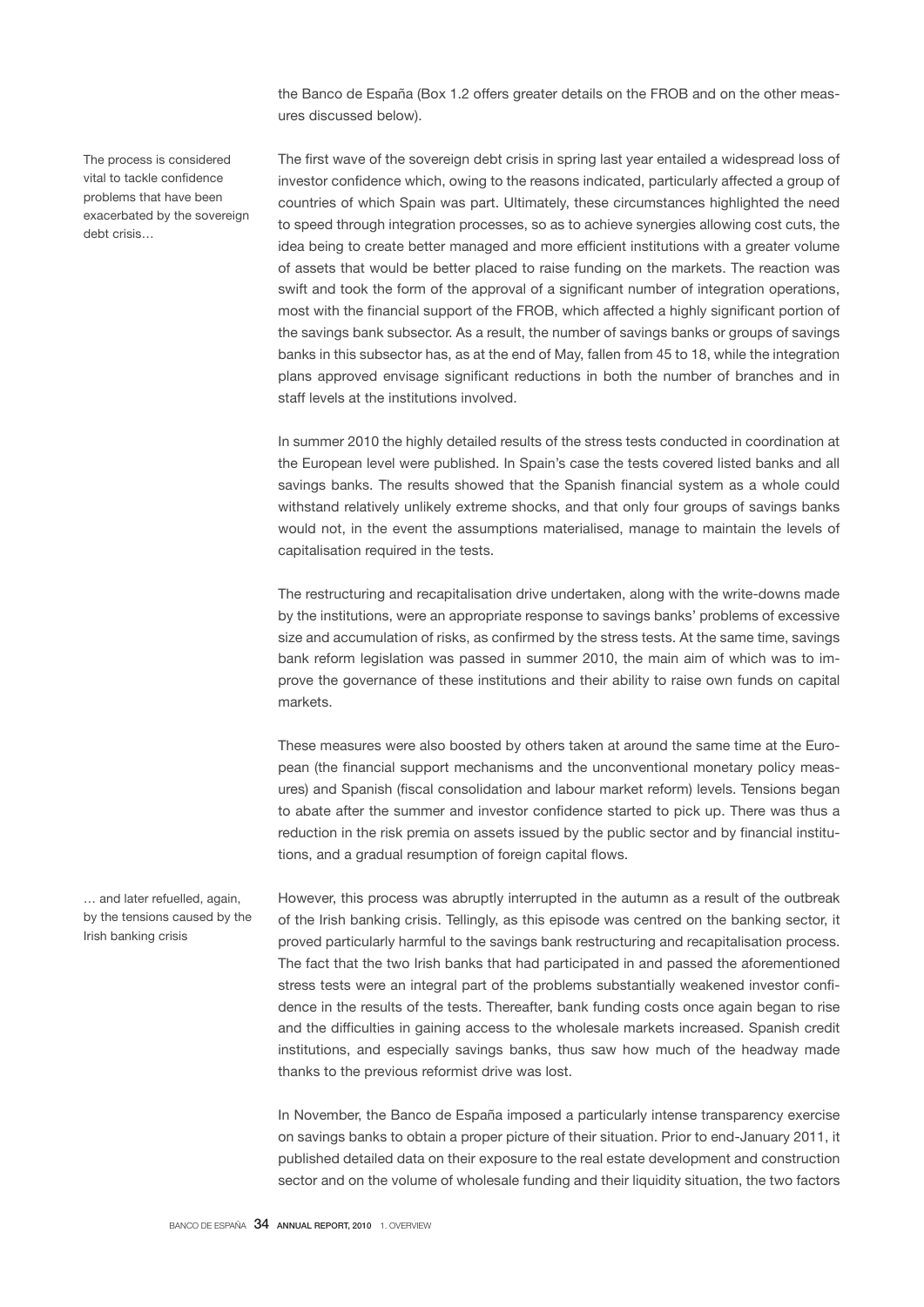# SPANISH BANKING SYSTEM BALANCE-SHEET WRITE-DOWNS, RESTRUCTURING AND RECAPITALISATION: BOX 1.2 THE MAIN STEPS TO DATE

This box describes in some detail the main characteristics of the different measures adopted as part of the Spanish banking system balance-sheet write-down, restructuring and recapitalisation process discussed in the main body of the text. The process began with the creation of the Fund for the Orderly Restructuring of the Banking System (FROB), further to Royal Decree-Law (RDL) 9/2009 of 26 June 2009, which had a dual aim: to provide a solution for institutions that ceased to be viable, and to pave the way for integration processes involving viable institutions by promoting their restructuring. The former aim has only been used in one instance (Cajasur), although before the creation of the FROB control was taken over another institution (Caja Castilla-La Mancha) through the participation of the Deposit Guarantee Fund. The overall weight of these two savings banks scarcely exceeded 1 % of the system's total assets. The second aim was instrumented through the subscription by the FROB of convertible preference shares, equity units or contributions to the capital of credit cooperatives, for a maximum term of five years, extendible by a further two years, and earning a minimum return of 7.75 %.<sup>1</sup> The aid was conditional upon the submission of an integration plan approved by the Banco de España. This second arrangement was instrumental in supporting eight savings bank integration processes, in which the FROB committed itself to aid totalling €10.07 billion (around 1% of GDP).<sup>2</sup> Together with a further four processes which have not required FROB participation, the resulting restructuring has proven far-reaching, as the accompanying table

shows.<sup>3</sup> Overall<sup>4</sup>, 39 out of a total of 45 savings banks are involved, accounting for 88 % of the assets of this subsector and 32 % of those of the national banking system. The result is a reduction in the number of savings banks or groups of savings banks to 18, with an average size in terms of total assets of €70 billion, almost 2.5 times greater than was previously the case. The integration plans approved also envisage a cut of between 20 % and 25 % in the number of offices and of between 12 % and 18 % in staff. These developments have been accompanied by a substantial balance-sheet write-down drive which, for Spanish deposit institutions as a whole, has amounted to €96 billion (9.5 % of GDP) in the three years from 2008 to 2010, as the accompanying chart shows.

In spring 2010, stress tests coordinated at the European level were conducted. It was considered that the target level of core (Tier 1) capital institutions had to reach following the exercise was 6 % of risk-weighted assets (higher than the figure of 4 % in the regulations then prevailing). In Spain, the exercise was conducted covering 90 % of the system's total assets. The results, which were disclosed in extensive detail in late July, highlighted the resilience of most Spanish institutions since only four groups of savings banks required additional capital, for a total of €1.84 billion, under the adverse scenario. In spring 2011 a similar exercise has been conducted, the results of which are expected to be published in June.

In July last year, the government approved the reform of the savings bank law by means of RDL 11/2010. The aim was to tackle the two structural weaknesses in the sector, linked to its singular legal structure, which have become clearly manifest during the crisis:

#### SAVINGS BANK RESTRUCTURING PROCESSES

|                                           | Participating<br>institutions | Final<br>institutions | Total assets<br>$(\in$ m) (a) | Assets as<br>$%$ of<br>savings<br>banks total | Assets as<br>$%$ of<br>banking<br>system<br>total (b) |
|-------------------------------------------|-------------------------------|-----------------------|-------------------------------|-----------------------------------------------|-------------------------------------------------------|
| Integration processes<br>with FROB aid    | 33                            | $9(4$ SIP)            | 863.353                       | 68.1                                          | 24.8                                                  |
| Integration processes<br>without FROB aid | 7                             | 3 (1 SIP)             | 330.263                       | 26.1                                          | 9.5                                                   |
| Total restructuring (c)                   | 40                            | 12 (5 SIP)            | 1.193.616                     | 94.2                                          | 34.3                                                  |
| Other                                     | 5                             | 5                     | 73.452                        | 5.8                                           | 2.1                                                   |
| Total savings banks                       | 45                            | 17                    | 1.267.068                     | 100                                           | 36.4                                                  |

#### SOURCE: Banco de España.

a Consolidated balance sheet data as at 31.12.2010.

c Including the restructuring of CCM, although in this case the traditional DGF framework was used.

# PROVISIONS SET ASIDE SINCE JANUARY 2008



<sup>1</sup> The return shall be the higher of 7.75 % and the return on 5-year Spanish public debt plus 500 bp at the time of approval of the operation and shall increase by 15 bp each year up to the fifth year, and by 100 bp for each additional year if the operation is extended.

<sup>2</sup> These figures do not include the initial Banco Base IPS (Institutional Protection Scheme) project, for which aid totalling €1.49 billion (making for a total of €11.56 billion) was envisaged, and which was finally not granted. The two institutions or groups resulting from this collapsed project have reconsidered their recapitalisation strategies in accordance with the new requirements laid down in RDL 2/2011.

<sup>3</sup> Integration processes have also taken place between other institutions in the Spanish financial system (commercial banks and credit cooperatives) in the form of voluntary initiatives aimed at improving efficiency.

<sup>4</sup> Taking into account the collapse of the Banco Base IPS project.

**b** Sum of national banking instituions' consolidated balance sheets.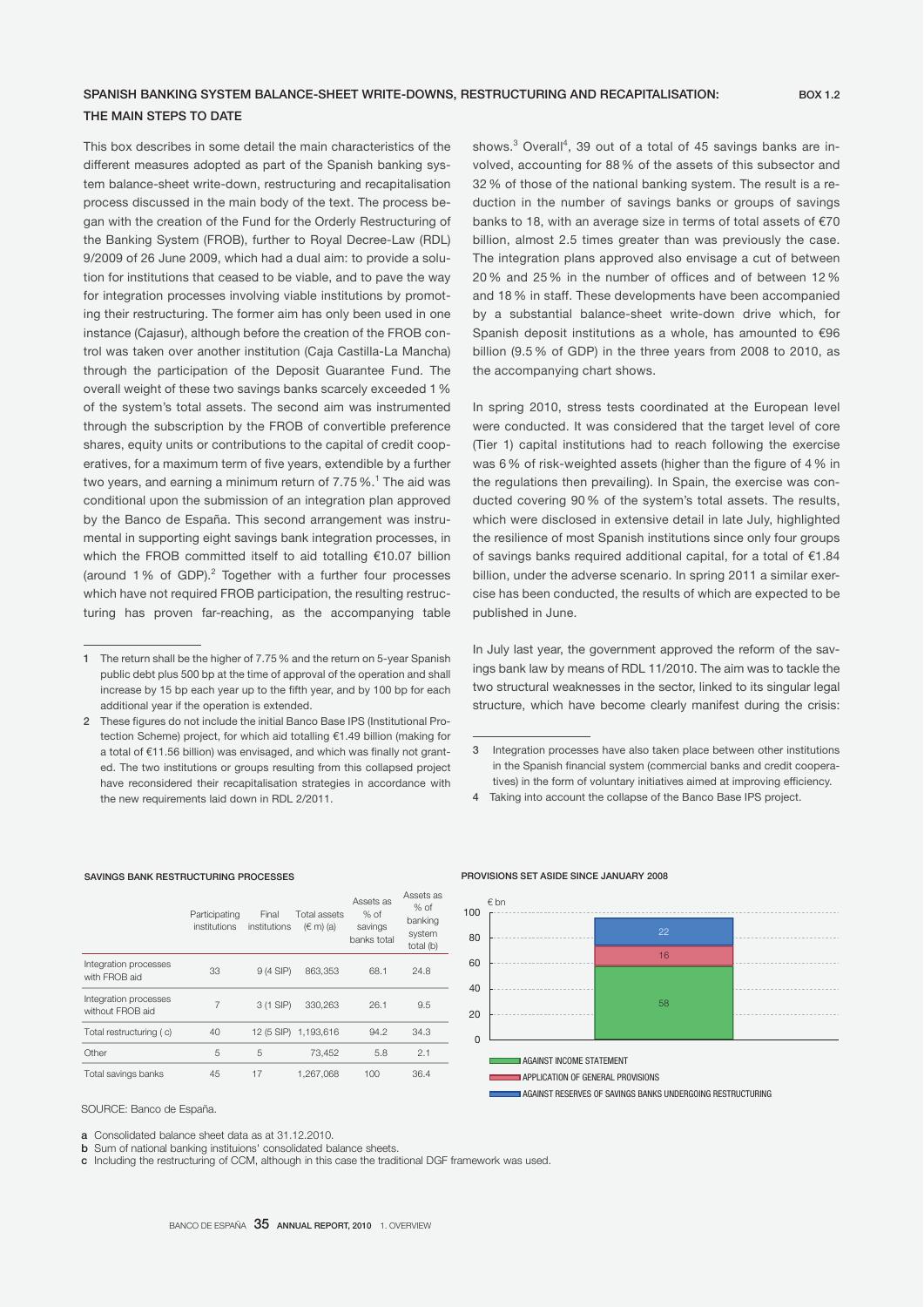## SPANISH BANKING SYSTEM BALANCE-SHEET WRITE-DOWNS, RESTRUCTURING AND RECAPITALISATION:

# THE MAIN STEPS TO DATE (cont'd)

governance problems and a limited capacity to raise high-quality capital. As regards the former, more restrictive limits were placed on the presence of general government representatives on the governing bodies of savings banks, who were further required to demonstrate their professional suitability. To redress the second shortcoming, a more attractive legal regime was introduced for equity units, and the legal structures through which savings banks may provide their financial services were broadened, allowing them to pursue their financial activity through public limited companies with the category of commercial banks, either through Institutional Protection Schemes (IPSs) or through the creation of a commercial bank to which their financial business would be transferred.

Also in summer 2010, the Banco de España issued a circular (CBE 3/2010) amending the accounting rules for provisioning, with three aims in mind: to recognise the value of different real estate guarantees according to the type of asset involved, but applying substantial precautionary haircuts and shortening the period over which provisioning is made for the risk as a whole; to increase the minimum provisioning charges for foreclosed assets, which depend both on appraisals and on the passage of time; and to encourage the setting of greater prudential margins for the granting of loans. Later (in November), the central bank required savings banks to publish detailed information on their exposures and provisioning, especially exposures to the real estate sector, on the volume of wholesale funding and on their liquidity situation, which they duly did before the end of January 2011. That same month, all banks were formally required to incorporate this information into their 2010 financial statements.

On 18 February 2011, the government approved RDL 2/2011. This legislation increased the minimum capital level required of banks, introducing a new solvency ratio that must be met main-

taining common equity Tier 1 capital<sup>5</sup> of at least 8% of riskweighted assets, and raising this ratio to 10 % for those institutions in which the relative weight of funding from wholesale markets exceeds 20 % and which have not placed at least 20 % of their capital with third-party investors. The functioning of the FROB was also reformed so that it may be used to recapitalise those institutions that cannot meet these requirements by tapping the markets. Specifically, the FROB is authorised to subscribe ordinary shares under market conditions, which it must sell before five years have elapsed, provided that the institution submits a recapitalisation plan for approval by the Banco de España. In these cases, the FROB shall take a seat on the board of directors of the institution affected. If a savings bank or savings bank integration process by means of an IPS is involved, all lending activity must be transferred to a bank by one of the means provided for in RDL 11/2010. The new requirements have to be met by September this year, although an extension of three months, extendible to six months in the case of market listing processes, may be requested. On 10 March 2011, the Banco de España made known the capital requirements arising from the new regulations, with the result that 12 institutions (two Spanish banks, two subsidiaries of foreign banks and eight savings banks) evidenced additional capital needs for a total amount of €15.15 billion (€14.08 billion of which relating to savings banks). On 14 April the Banco de España approved the strategies for complying with these new capital requirements. In the case of the institutions participating in the original Banco Base IPS, separate strategies have been submitted for the capital requirements of the two institutions or groups of institutions resulting from the collapsed project. On 28th April, within the legally stipulated term, the institutions or groups of institutions that have requested from the FROB, as the primary source, the funds they need to meet these capital requirements, submitted their recapitalisation plans. Thereafter, the measures envisaged in the new RDL 2/2011 have continued to be pursued both by the Banco de España and by the FROB so as to comply with the formalities and schedules laid down.

perceived by markets as the main factors of risk of savings banks. In turn, in February 2011 the government approved a Royal Decree-Law whereby the minimum levels of solvency required of all banks were raised and the FROB was authorised to acquire, temporarily and subject to approval by the Banco de España of a recapitalisation plan, shares in the capital stock of those institutions that could not obtain the funds required on the market within the period established. Capital requirements have been raised to a greater degree for institutions in whose capital there is not sufficient participation by third-party investors and which are more reliant on wholesale markets, and it has also been stipulated that recourse to the FROB by a savings bank shall entail the transfer of its business to a bank, which would translate into a substantial change, inter alia, in its corporate governance regime and in its possibilities of gaining access to capital markets.

The aim of this new set of measures, along with the forthcoming publication of the results of the new European stress tests, is to contribute decisively to restoring international

<sup>5</sup> This definition is stricter than the above-mentioned core (Tier 1) capital and is based on the Basel III concept applicable in 2013, with some amendments.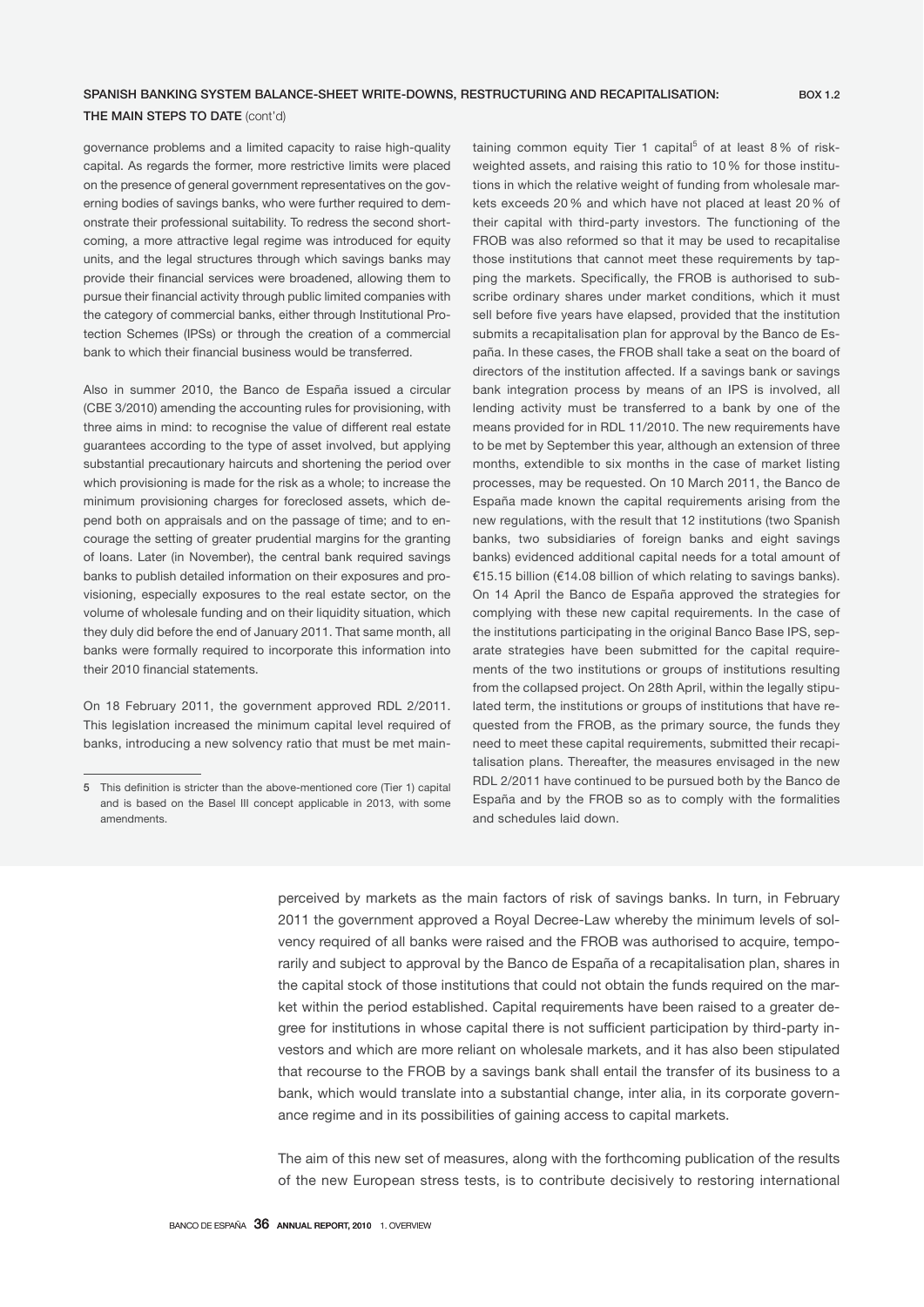investor confidence in our financial system, reducing the risk of an extension of the tensions that might undermine the recovery of the Spanish economy.

Turning to fiscal policy, a demanding budgetary consolidation strategy was defined for 2010 and 2011,…

… bringing forward the adjustment drive envisaged for 2013 to the 2010-2011 period. It was based predominantly on structural spending cuts

In the budgetary domain, the government approved a package of deficit-cutting measures for 2010 and 2011 in May, supplementing the 2010 Budget (the withdrawal of some of the extraordinary expansionary measures, in force during the crisis, and a VAT rise from 1 July, among others). The May package involved an additional cut in spending of around 1.5 % of GDP for these two years, whereby the deficit-reduction path was set at 9.3 % of GDP, 6 % of GDP and 4.4 % of GDP in 2010, 2011 and 2012, respectively.

The consolidation strategy defined by the government brought forward the bulk of the adjustment to the 2010-2011 period, underpinning it with spending cuts, many of which structural, including most notably the cut in public-sector employees' compensation from June 2010, the reduction in public investment, the freeze on public-sector wages and pensions in 2011, and the 10% ceiling on the rate of replacement of public-sector employees. The State budget for 2011 validated these measures, introduced further cuts to other budgetary items and provided for specific tax rises (a tax rise in the State personal income tax tranche for incomes above €120,000 and the elimination of the tax deduction for purchase of the habitual dwelling for incomes above €24,170.2). The Updated Stability Plan for the period 2010-2014, which the government approved on 29 April, confirmed the above-mentioned path of adjustment to 2013 and further set a deficit target for 2014 of 2.1% of GDP, which would be compatible with a public debt/GDP ratio of 68.9%. Accordingly, if the targets of the proposed consolidation plan are met, the deficit will embark on a declining course in 2014.

The public finances outcome at end-2010, entailing a general government deficit equivalent to 9.2 % of GDP and a public debt ratio of 60.1 % of GDP, show that the measures adopted in 2010 have proven effective in reversing the upward trajectory of the budget deficit. They do, however, involve an uneven budgetary adjustment drive across the different tiers of government: while the State cut its deficit by 4.3 pp (to 5 % of GDP), the regional governments' shortfall increased by 1.4 pp (to 3.4 %). The Social Security fiscal position also worsened by 1 pp, posting a deficit of 0.2 %.

The fiscal projections for 2011 and 2012 by the Banco de España as part of the annual macroeconomic projections exercise suggest some risks of deviations from the consolidation path. The projected reduction in the deficit is based on macroeconomic projections which, if they are not confirmed, might translate into a less favourable performance by revenue. Furthermore, potential deviations at the territorial government level cannot be ruled out.

The fiscal consolidation programme is a centrepiece of the overall economic policy strategy, whose success hinges on a major budgetary effort that is unprecedented in terms of its size and extension to all levels of general government. In meeting these targets it will not be possible to count on the help of other potential sources of improvement that were present during the expansionary phase. On one hand, the extraordinary revenue linked to the real estate boom will not be resuming and, on the other, neither the business cycle, which is following a very gradual pattern of recovery, nor the interest burden, which has already moved onto a rising course, will help improve public finances.

… and averting this will require action by all levels of government and a strengthening of the budgetary stability rules

The fiscal projections for 2011 and 2012 point to some risks

of deviations …

To prevent the risks of a deviation from the fiscal consolidation path materialising, it is necessary to set in place sound foundations for the reduction of the deficit and the control of medium- and long-term debt, in line with the proposals made in Chapter 2 of this report, which focuses on this matter. It is crucial to involve all levels of government in the fiscal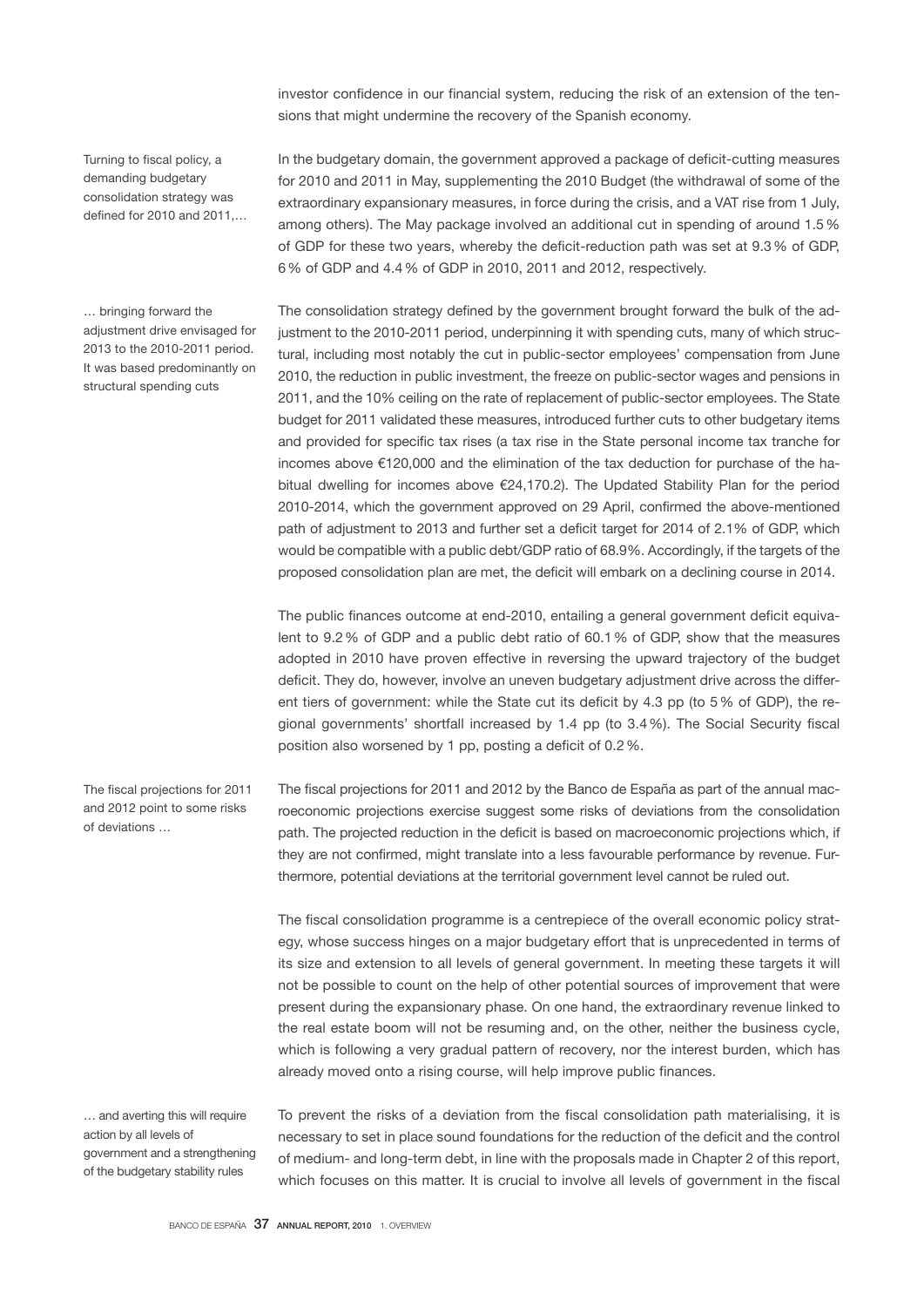consolidation process, to strengthen the institutional commitment to budgetary stability and the mechanisms for enforcing the rules, to increase the transparency of public finances and to reinforce budgetary planning in the medium term.

Fiscal consolidation must be accompanied by an ambitious structural reform programme

The pensions reform approved in March this year has positive effects on the sustainability of public finances and growth potential

Labour market reform remains one of the fundamental economic policy measures needed …

The application of structural reforms providing for enhanced employment generation and growth capacity is crucial for embedding a durable recovery and facilitating fiscal adjustment (see Box 1.3). Supply-side policies that improve the working of the markets for goods, services and factors are vital to pave the way for a durable expansion of activity and employment; and, therefore, to also increase government revenue and, through this means, to promote the medium-term sustainability of public finances. In turn, an appropriate distribution of the adjustment drive between public spending and revenue would contribute to boosting activity and would have positive effects on employment.

The reform of the pensions system, the draft legislation for which was submitted to Parliament in March 2011, is an example of measures that harness the complementarity between the sustainability of public finances and the creation of favourable structural conditions on the supply side. The reform approved in Spain amends certain parameters of the system, raising the legal retirement age and increasing the number of years taken into account to calculate pensions. The combination of both measures could, on one hand, increase participation by more elderly workers and thus raise growth potential; and, on the other, it could enhance the sustainability of the pensions system and contribute to the restructuring of public finances (see Box 2.3).

The labour market reform approved last year (Law 35/2010 of 17 September 2010) took certain steps towards improving the functioning of the labour market in the medium term. In terms of internal flexibility, one aim of the reform was for companies to be able to change certain aspects of how work was organised (in particular regarding the conditions for setting wages) compared to what was stipulated in industry-, region- and nationwide collective bargaining agreements; that would bring about a more decentralised model, allowing a closer relationship to be established between working conditions and the specific needs of companies. However, this would all be done without yet altering the collective bargaining system. In turn, in the case of hiring mechanisms, changes were made to the modalities already in place in order to boost permanent hiring (facilitating the possibilities of terminating permanent contracts for objective causes and extending the possibility of using employment-promoting contracts), while new limits were added in the case of temporary hires. On the whole, these are so far partial measures that do not alter the key features of the labour framework, such as hiring and collective bargaining arrangements, and they cannot therefore decisively change its present functioning.

Any assessment of the impact of these measures would be premature. The as yet very partial information available points to an increase in employment-promoting contracts which, however, would appear to have crowded out other permanent contracts, while the impact on temporary employment is not yet discernible. Also evident is a greater use of objective dismissals, with lower severance costs, and a greater use by companies of the possibilities to reduce the working day, on a temporary basis. Some time will be needed to accurately ascertain the link between the changes being observed and the effectiveness of the steps taken.

… and it should go ahead with substantial changes to the collective bargaining system …

The behaviour of employment continues to be the source of most concern in the economy, and the wage rises observed in the opening months of the year indicate that the measures already taken must be complemented by far-reaching reforms to collective bargaining and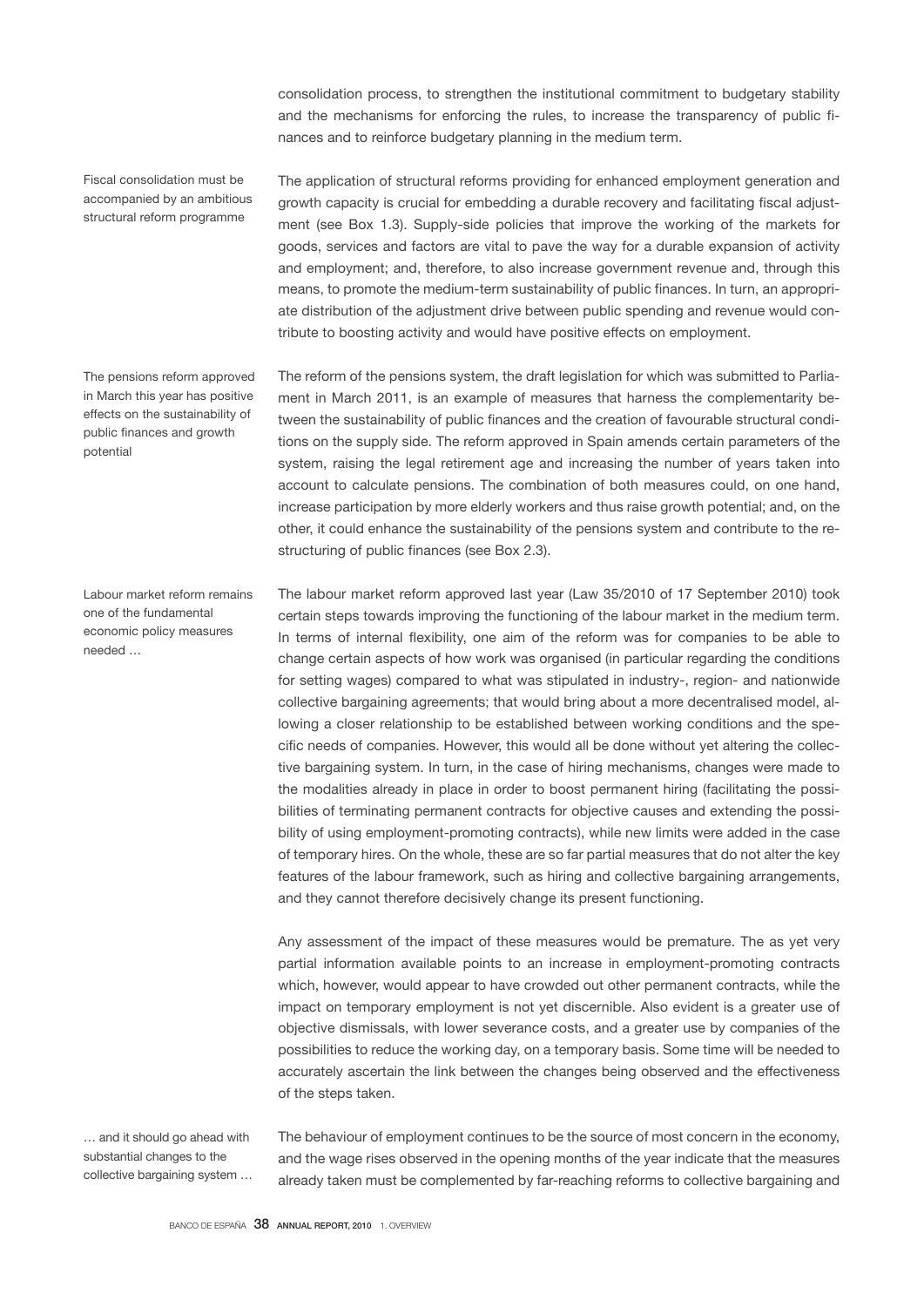#### FISCAL CONSOLIDATION AND STRUCTURAL REFORMS

The substantial fiscal consolidation the Spanish economy needs to correct the budgetary imbalances arising from the crisis faces various problems; compounding the difficulties derived from the very scale of the imbalances are further complications due to growth expectations limited by the depth and extension of the crisis and by the impact of population ageing on spending on social policies. These are major obstacles standing in the way of public finances sustainability. In such a situation, a factor of great importance is the complementarity of fiscal consolidation policy and supply-side policies which, by improving the functioning of the markets for goods, services and factors, may lead to an expansion in potential growth, increasing public revenue and allowing certain spending items to be reduced.

To illustrate the effects that fiscal consolidation and structural reforms have on GDP and public debt in the short and medium term, this box presents simulations performed using a calibrated

model for Spain that has two essential ingredients. First, in line with the standard approach in much of the recent economic literature<sup>1</sup>, the model incorporates distortions in the labour and product markets, in the form of monopolistic competition, which give rise to a gap between marginal costs and prices and to the inefficient allocation of productive factors. Second, so as to capture the impact on the economy of population ageing, the model's demographic structure is highly detailed, in the form of overlapping generations of households.<sup>2</sup>

#### 1 GDP PER CAPITA (a) (2010-2020)

# 1 1.05 1.1 1.15 1.2 2010 2011 2012 2013 2014 2015 2016 2017 2018 2019 2020 BASELINE SCENARIO STRUCTURAL REFORMS **SLOW CONSOLIDATION**

#### 2 PUBLIC DEBT (% of GDP) (a) (2010-2020)





#### 4 DEPENDENCY RATE (b) (2010-2060)



SOURCE: Banco de España.

**b** The dependency rate is defined as the ratio of the over-65 population to the working-age population (16-64).

<sup>1</sup> See, for example, L. J. Christiano, M. Eichebaum and C. L. Evans (2005), "Nominal Rigidities and the Dynamic Effects of a Shock to Monetary Policy", *Journal of Political Economy,* 113 (1), pp. 1-45.

<sup>2</sup> For a detailed description of the model and its calibration, see A. Gavilán, P. Hernández de Cos, J. F. Jimeno and J. A. Rojas (2011), "Fiscal Policy, Structural Reforms and External Imbalances: A Quantitative Evaluation for Spain", *Moneda y Crédito,* forthcoming.

a The variables depicted have been normalised taking their 2010 value.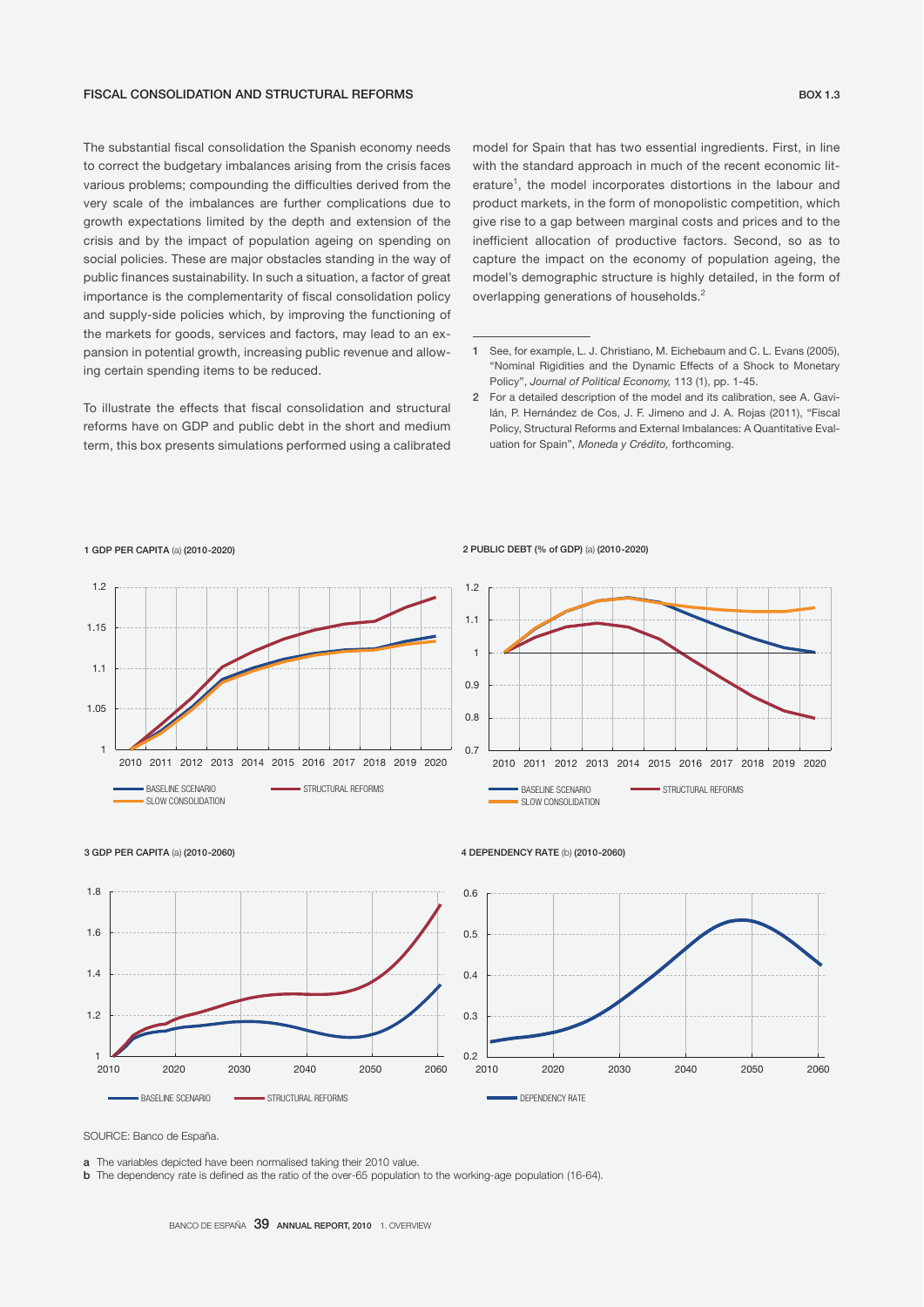#### FISCAL CONSOLIDATION AND STRUCTURAL REFORMS (cont'd) BOX 1.3

Panels 1 and 2 show the response of GDP and of the public debt/GDP ratio from 2010 under different scenarios. The baseline scenario incorporates a public spending trajectory for the period 2009-2013 in line with that established in the April 2011 Stability Programme. It further entails the continuation of the fiscal consolidation process after 2014, whereby the public debt/ GDP ratio in 2020 settles at 60 %. This scenario does not, however, consider the introduction of structural reforms. Before addressing the potential impact of these reforms, and to assess the significance of the time path of the adjustment, this scenario is compared with the so-called "Slow Consolidation" scenario, in which the effects of cutting future budget deficits more moderately, again in the absence of structural reforms, are simulated. As can be seen in Panels 1 and 2, a slower fiscal adjustment than that considered in the baseline scenario would entail a significant delay in the stabilisation of the public debt/GDP ratio, without any benefits in terms of short-term growth. These results illustrate the advantages of the strategy of bringing the fiscal adjustment forward.

An assessment follows of the consequences of introducing structural reforms, for instance, those affecting the markets for goods and services. In the "Structural Reforms" scenario, it is assumed these reforms would narrow the prevailing margins between marginal costs and prices in the goods and services and labour markets by 2  $pp^3$ , and that they would increase the growth rate of productivity in the economy by 0.5 pp once the

crisis were overcome. $4$  As can be seen in panels 1 and 2, the structural reforms considered, by reducing the distortions existing in the markets, would improve the allocation of resources, exert a significant positive impact on activity and make for a swifter improvement in public finances in the short and medium term, widening the fiscal policy room for manoeuvre.

In the long run, the dynamics of activity and of public finances will be notably influenced by the population ageing currently characterising Spain, and most other developed countries. With its highly detailed demographic structure, the model used in this box can capture the impact of this ageing process on spending on pensions and on labour supply, along with other general equilibrium effects on prices and wages. In this setting, the adoption of structural reforms would also have a considerable positive effect since, as shown in panel 3, it would significantly soften the effect of population ageing on growth (see panel 4).

The results presented assume that the cost of financing for all domestic agents (households, corporations and government) is independent of the volume of debt in the economy. However, as was clear in the sovereign debt crisis episodes in 2010, the perception of international lenders may be that an economy's risk of default rises with its volume of debt, and they may demand a growing premium in return. In this case, the advantages of undertaking structural reforms and accelerating fiscal consolidation would be even greater than those resulting from the simulations presented in this box.

active employment policies. The collective bargaining system in Spain concedes to inflation a predominant role among wage-increase determinants. Also, bargaining is carried out at an intermediate level which foments highly uniform wage increases that are barely linked to the specific economic conditions of companies. This furthermore prevents relative wages from acting as a mechanism to allocate resources towards sectors with greater development potential.

A more appropriate design of collective bargaining would help improve the capacity to redistribute employment across sectors, companies and regions, which would provide for a swifter exit from unemployment for the large number of jobless workers. An improvement here is vital, moreover, so as not to jeopardise the gains in competitiveness that have come about during the adjustment phase and so as to lay the foundations for a sound recovery in the economy. The increase in purchasing power that would ultimately

<sup>3</sup> This reduction in margins is approximately equivalent to one-third of the competitive differences estimated in the literature across different countries. See, for example, J. Andres, E. Ortega and J. Vallés (2008), "Competition and Inflation Differentials in EMU", *Journal of Economic Dynamics and Control,* 32 (3), pp. 848-874, and R. Christopoulou and P. Vermeulen (2008), "Markups in the Euro Area and the US over the Period 1981-2004 − A Comparison of 50 Sectors", *European Central Bank Working Paper Series,* no. 856

<sup>4</sup> The positive impact on productivity derived from regulatory improvements in the goods and services and labour markets is empirically documented, for example, in G. Nicoletti and S. Scarpetta (2006), "Regulation and Economic Performance: Product Market Reforms and Productivity in the OECD", in T. Eicher and C. García−Peñalosa (eds.), *Institutions, Development and Growth*, MIT Press, and A. Basanini, L. Nunziata and D. Venn (2009), "Job Protection Legislation and Productivity Growth in OECD Countries", *Economic Policy*, 24 (58), pp. 349-402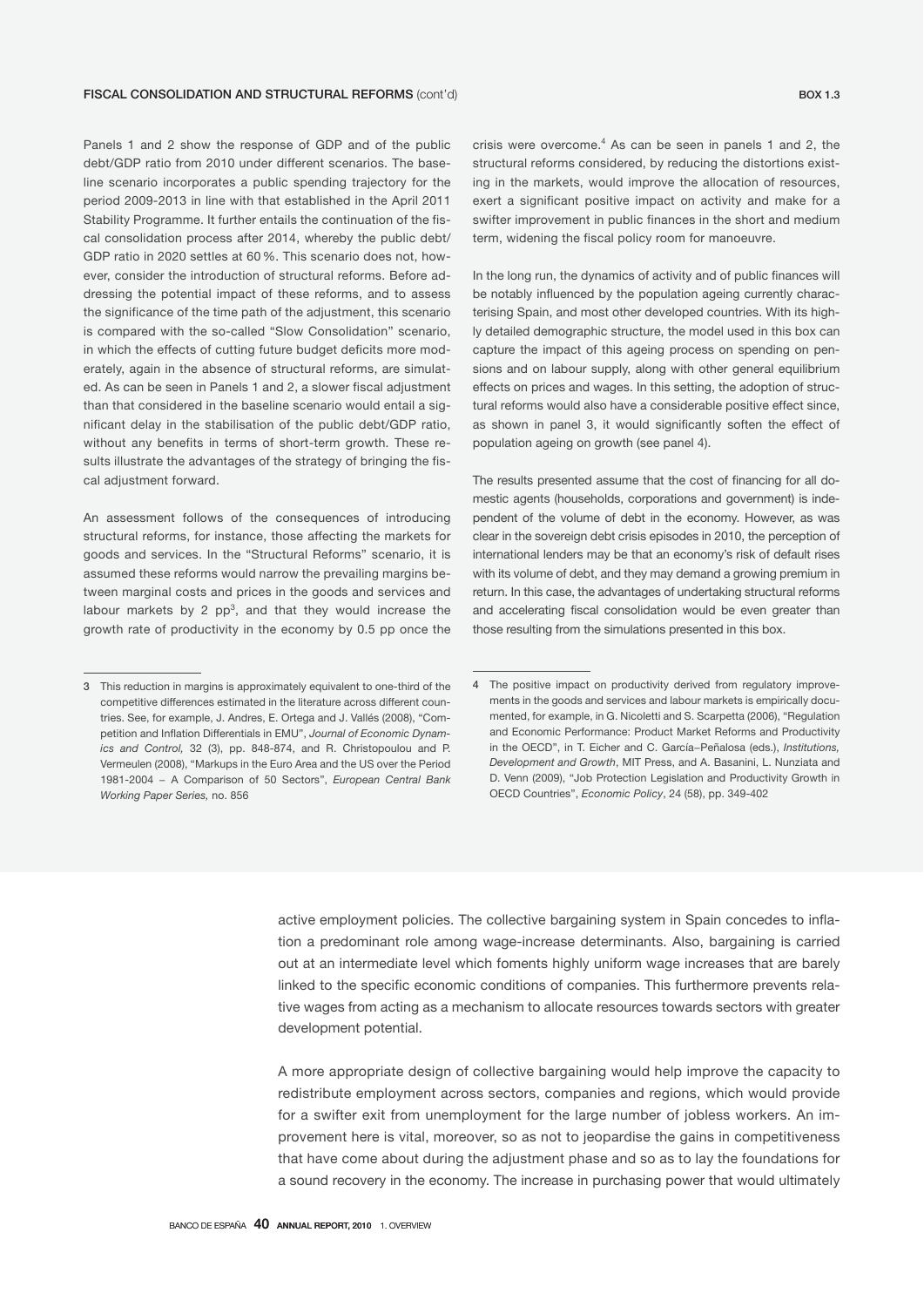ensue as a result of this improvement in the competitive environment would also enable demand to be sustained. In sum, the appropriate functioning of the wage-setting mechanisms is a cornerstone of the capacity for macroeconomic adjustment within the euro area and of the structural change that the economy needs, following the serious shock it has undergone.

The changes should, moreover, be complemented by a far-reaching reform of active and passive unemployment policies, so as to help prevent the increase in unemployment from becoming structural. In this respect, the incentives of the benefits system should be reconsidered so as to make eligibility conditional upon active job search, complementing this with active policies aimed at enhancing training. The reforms approved in February 2011 are in this direction, although it is once again too soon to assess their effects.

Some of the problems in our educational system, such as the high drop-out rates, can be found to be associated with the scant wage dispersion derived from our collective bargaining system, which does not generate the right incentives for prolonging schooling.<sup>2</sup> However, improving human capital also requires significant steps to be taken in the educational system, including lifelong training.

The Spanish economy would be better placed to bring about a change in the productive model that has prevailed over the last business cycle if the design of the educational system and of labour institutions were to appropriately encourage companies' and workers' training decisions, to provide for job mobility across firms and industries, and to increase the capacity for adjustment in the face of the various shocks the economy may undergo, assigning less weight to employment fluctuations over the course of the business cycle.

In recent years there has been a notable drive to liberalise and deregulate the market for goods and services, but there is room to take some of the measures already undertaken further and to launch new reforms.

In the housing market, house rentals as opposed to house purchases should continue to be encouraged. A more balanced market will pave the way for the provision of housing services under more favourable conditions, it will contribute to absorbing the excess capacity in the residential sector and it will provide for job mobility, which is essential for infusing dynamism into the adjustment of the labour market across regions and industries. To this end, the latest initiatives adopted – such as greater legal efficiency in tenancy-related proceedings and the elimination of the tax deduction for incomes above  $E24,000$ , equating it to the rental deduction – should be complemented by measures aimed at adding flexibility to the mandatory term of contracts and the control of rental incomes.

The most substantial progress in structural reforms in recent years has been in connection with the liberalisation of the services sector, among others, and with the lessening of administrative burdens, further to the transposition of the Services Directive. However, obstacles remain in respect of the liberalisation of certain activities, such as retailing, where the regional governments can continue to establish administrative authorisation

… complemented by a farreaching reform of active and passive unemployment policies

Increasing the quality of human capital requires substantial improvements on the educational front …

… and the drive to liberalise and deregulate the markets for goods and services must continue

<sup>2</sup> See A. de la Fuente and J. F. Jimeno (2009), «The Private and Fiscal Returns to Schooling in the European Union», *Journal of the European Economic Association*, December, vol. 7, no. 6, pp. 1319-1360.